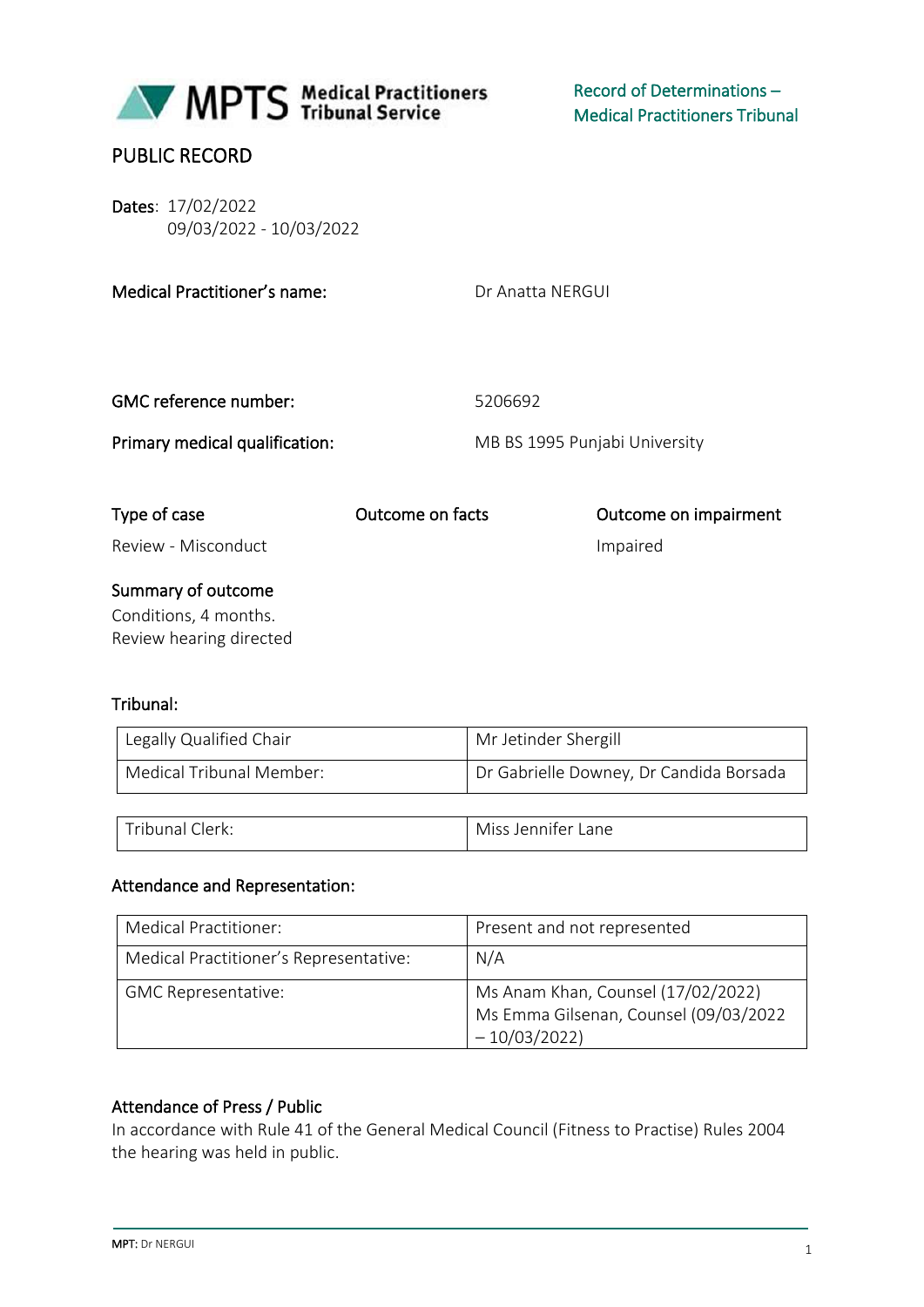# Overarching Objective

Throughout the decision making process the tribunal has borne in mind the statutory overarching objective as set out in s1 Medical Act 1983 (the 1983 Act) to protect, promote and maintain the health, safety and well-being of the public, to promote and maintain public confidence in the medical profession, and to promote and maintain proper professional standards and conduct for members of that profession.

### Determination on Impairment - 09/03/2022

1. At this review hearing the Tribunal now has to decide in accordance with Rule 22(1)(f) of the General Medical Council (GMC) (Fitness to Practise) Rules 2004, as amended ('the Rules') whether Dr Nergui's fitness to practise is impaired by reason of misconduct.

### The Outcome of Applications Made during the Impairment Stage

2. On the second day of the hearing, the Tribunal granted the GMC's application, made pursuant to Rule 34 of the General Medical Council (Fitness to Practise Rules) 2004 as amended ('the Rules'), to admit further documents into evidence. The Tribunal's full decision on the application is included at Annex A.

#### Background

3. The Tribunal has been informed of the background to Dr Nergui's case, which was first considered by an MPTS Fitness to Practise Panel in September 2013 ('the 2013 Panel'). There is a convoluted history to the case, starting with the 2013 Panel's decision that there was no '*misconduct*' being overturned by the High Court and a finding of misconduct being substituted by the High Court. The 2013 Panel's determination was therefore overruled, with only the fact finding preserved. A proper understanding of the case requires the 2013 Panel determination and High Court decision to be read alongside determination from 2014.

#### The 2013 Panel

4. Between January and June 2012 Dr Nergui owned and maintained a website called XXX ('the website'). One of the services Dr Nergui provided on the website was an '*Online Psychiatrist Blog*' ('the blog'), to which users of the website could upload questions they wished to ask of an online psychiatrist. Alternatively, users of the website could also use the blog to view entries made by other users of the website as well as the replies made by the online psychiatrist to those entries. On 22 January 2012 and 3 February 2012 Dr Nergui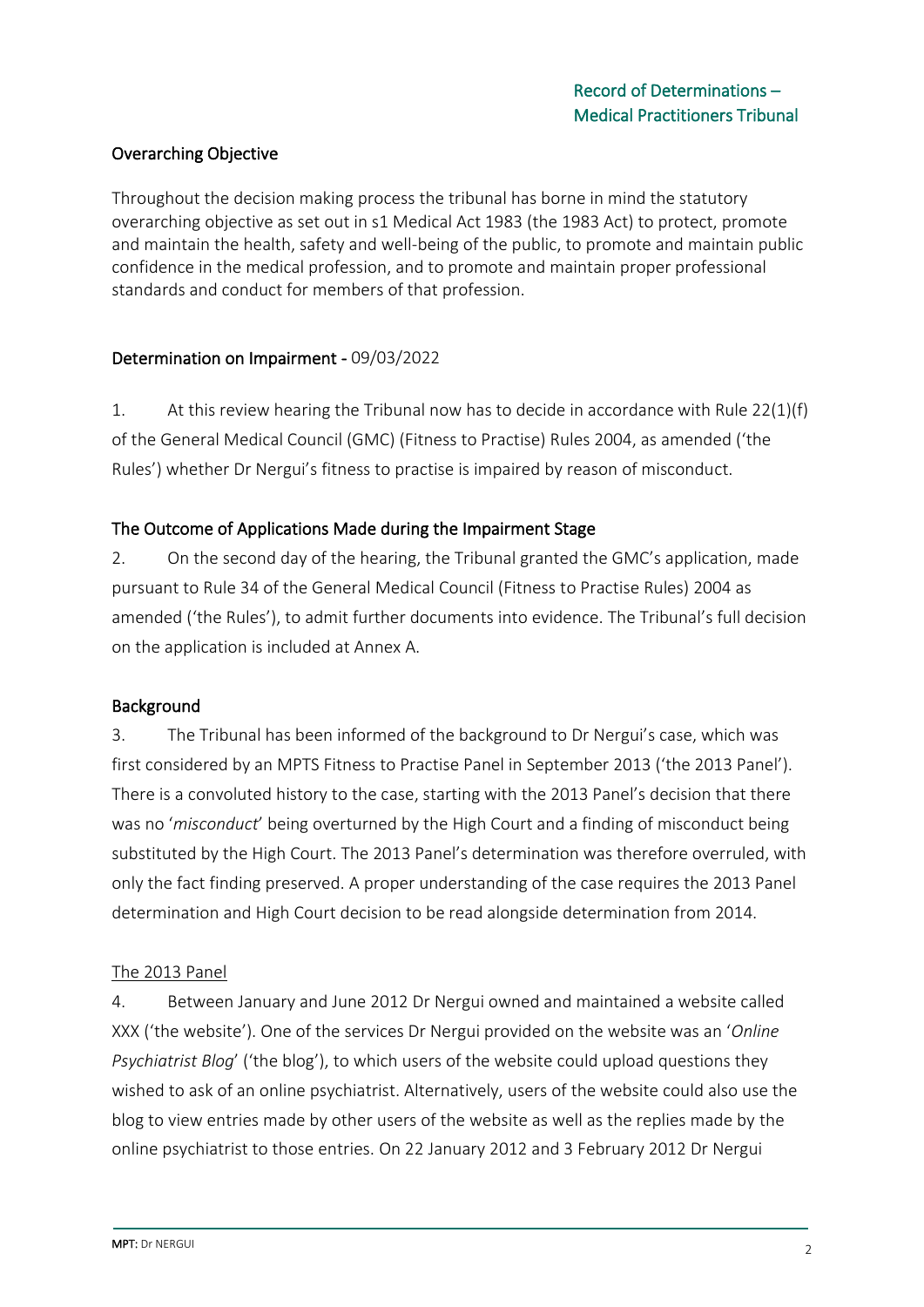composed replies to requests for advice from Patient A, a user of the website. The 2013 Panel found that Dr Nergui's responses to Patient A's requests for advice were in '*a philosophical style which risked misinterpretation*'. Of the entries made by Dr Nergui on the website's blog between 17 February 2012 and 14 April 2012, he failed to recommend that the user see a doctor/psychiatrist in 20 out of 22 cases. In one case out of a possible 29, Dr Nergui did not address the user's particular needs. In 30 cases Dr Nergui failed to recommend that the user attend a course of counselling/psychotherapy and in seven out of a possible 12 cases, he failed to request further information from the user with a view to determining a diagnosis.

5. Having considered all of the evidence presented to it, the 2013 Panel determined that the website's blog was not a '*medical practice*' and it was therefore of the view that the guidance in Good Medical Practice ('GMP') did not directly impact the governance of the blog. Accordingly, the 2013 Panel determined that it could not be said that Dr Nergui had breached the guidance set out in GMP. The 2013 Panel determined that whilst Dr Nergui's actions in developing and operating the website and blog without advice from other medical professionals were '*unwise*', his actions did not amount to misconduct. Having determined that Dr Nergui's actions did not amount to misconduct, the 2013 Panel did not proceed to consider whether or not Dr Nergui's fitness to practise was impaired.

### Appeal by The Professional Standards Authority for Health and Social Care

6. The Professional Standards Authority for Health and Social Care ('the PSA') subsequently reviewed the determinations made by the 2013 Panel and lodged an appeal to the High Court under Section 29 of the National Health Service Reform and Health Professionals Act, 2002.

7. In his Judgment, Mr Justice Ouseley found that the 2013 Panel had erred in three respects. First, in relation to the term '*medical practice*' Mr Justice Ouseley stated that what Dr Nergui was doing on the blog '*showed quite clearly*' that he was '*engaged in medical practice*' and that even if not, he was *'clearly engaged in the exercise of a doctor's calling*'. Secondly, in relation to the term '*failed*', Mr Justice Ouseley stated that 2013 Panel had adopted an '*overly technical approach*' and, thirdly, that the 2013 Panel's finding in relation to Dr Nergui not addressing the particular needs of the website's users 'ought to have involved considerations of culpability'.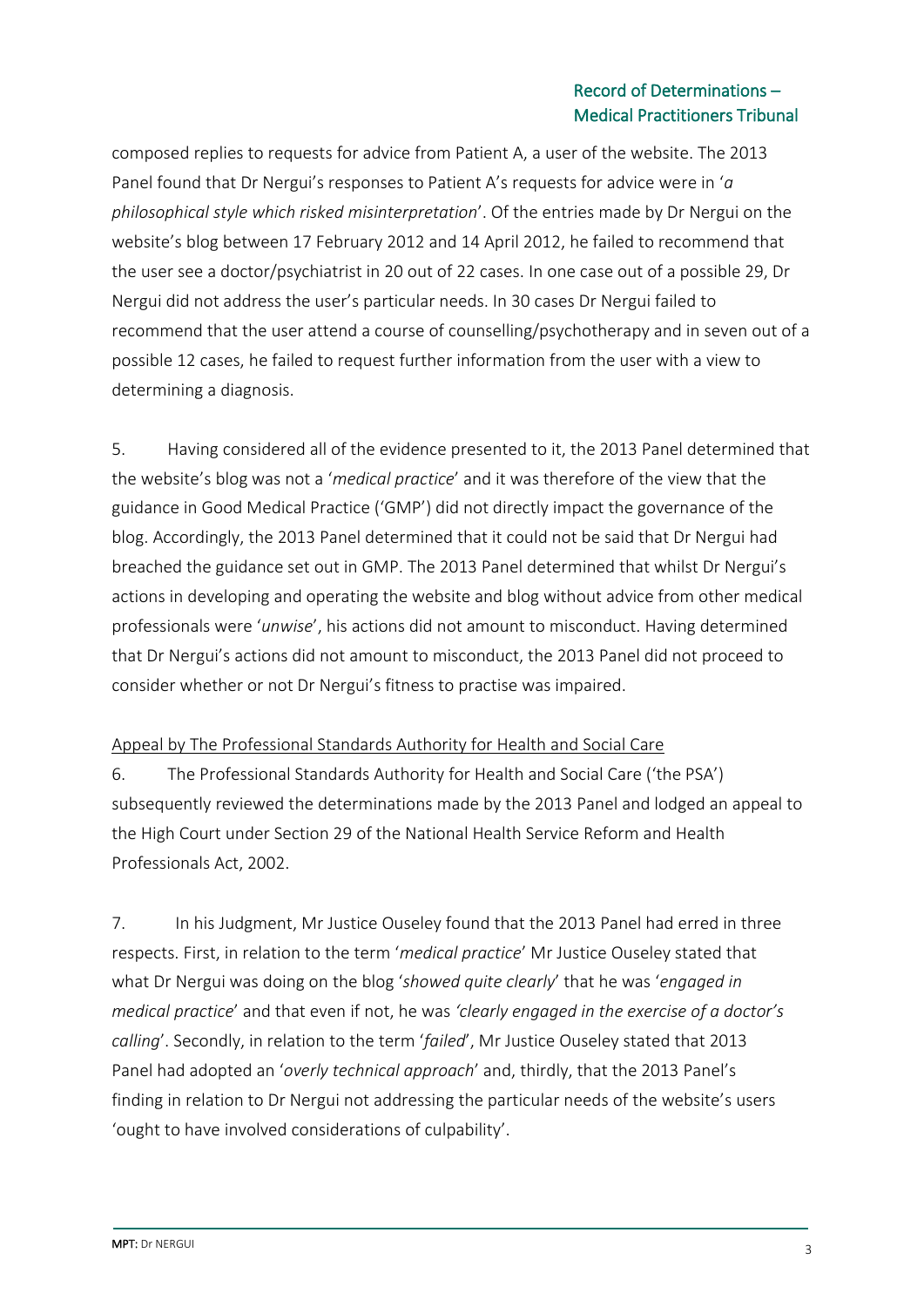8. Further to the Order of the High Court, dated 22 May 2014, the 2013 Panel's finding that Dr Nergui's actions did not amount to misconduct was quashed and was replaced by a finding of misconduct. As a result, Dr Nergui's case was remitted back to the MPTS for a freshly constituted Fitness to Practise Panel to determine whether, on the basis of his misconduct, Dr Nergui's fitness to practise was impaired and, if appropriate, any sanction which should be imposed on hisregistration.

## The 2014 Panel

9. Accordingly, Dr Nergui's case was considered by another MPTS Fitness to Practise Panel in November 2014 ('the 2014 Panel'). As per the Order of the High Court referred to above, the 2014 Panel first considered whether Dr Nergui's fitness to practise was impaired by reason of his misconduct.

10. The 2014 Panel considered that Dr Nergui had created a situation which exposed vulnerable patients to significant risk of harm. It was satisfied that Dr Nergui's misconduct had damaged the public interest, in that his work purported to offer the services of a psychiatrist without appropriate safeguards to patients. The 2014 Panel considered that Dr Nergui had not shown any convincing evidence of remediation. It considered that there was an ongoing risk to patient safety which required a finding of impaired fitness to practise and that public confidence in the profession, as well as in the regulatory process, would be undermined if a finding of impaired fitness to practise were not made.

11. Having determined that Dr Nergui's fitness to practise was impaired by reason of his misconduct, the 2014 Panel determined that it was sufficient, appropriate, and proportionate to impose conditions on Dr Nergui's registration for a period of 36 months.

# The 2017 Tribunal

12. Dr Nergui's case was subsequently reviewed by a Medical Practitioners Tribunal on 4 December 2017 ('the 2017 Tribunal'). Dr Nergui was neither present nor represented at that hearing.

13. The 2017 Tribunal noted that Dr Nergui had complied with the conditions imposed on his registration by the 2014 Panel and that he had provided positive evidence about his clinical practice through workplace reports and his 360-degree feedback. However, the 2017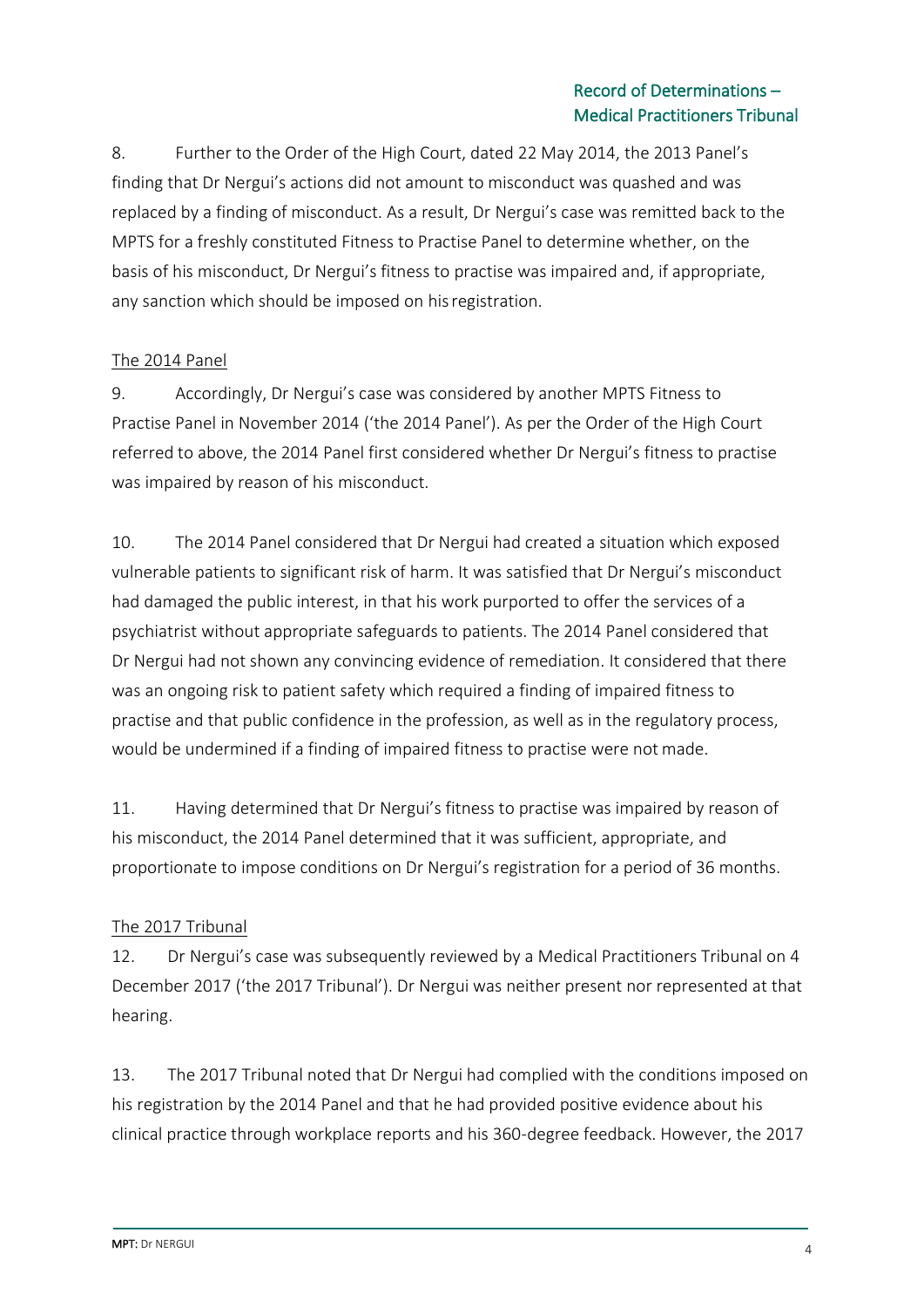Tribunal noted that Dr Nergui had not provided any evidence that he had reflected on or had developed further insight into the seriousness of his misconduct. The 2017 Tribunal therefore determined that Dr Nergui's fitness to practise remained impaired by reason of his misconduct. It determined that it would be sufficient, appropriate, and proportionate to impose a further order of conditions on Dr Nergui's registration for a period of nine months. The 2017 Tribunal was of the view that this would allow Dr Nergui sufficient time to provide documentary evidence of how he has reflected on and has developed further insight into the seriousness of his misconduct.

14. The 2017 Tribunal varied the conditions imposed by the 2014 Panel so that they were in line with the then current conditions bank, although they were similar in form to those imposed by the 2014 Panel.

### The 2018 Tribunal

15. Dr Nergui's case was again reviewed by a Medical Practitioners Tribunal on 11 September 2018 ('the 2018 Tribunal'). Dr Nergui was neither present nor represented at that hearing.

16. The 2018 Tribunal was not satisfied that Dr Nergui fully appreciated the gravity and seriousness of his misconduct. It considered that in his written representations, dated 4 September 2018, Dr Nergui did not appear to accept that his actions as found proved by the 2013 Panel amounted to misconduct. It therefore determined that a finding of impaired fitness to practise should be made.

17. In light of the positive workplace reports and confirmation that Dr Nergui was complying with his conditions, in particular the condition stipulating that he should not provide online psychiatric services to the public, the 2018 Tribunal was satisfied that a further nine-month period of conditional registration would be an appropriate and proportionate sanction.

# The 2019 Tribunal

18. Dr Nergui's case was next reviewed by a Medical Practitioners Tribunal on 6 - 7 June 2019 ('the 2019 Tribunal'). Dr Nergui was neither present nor represented at the hearing.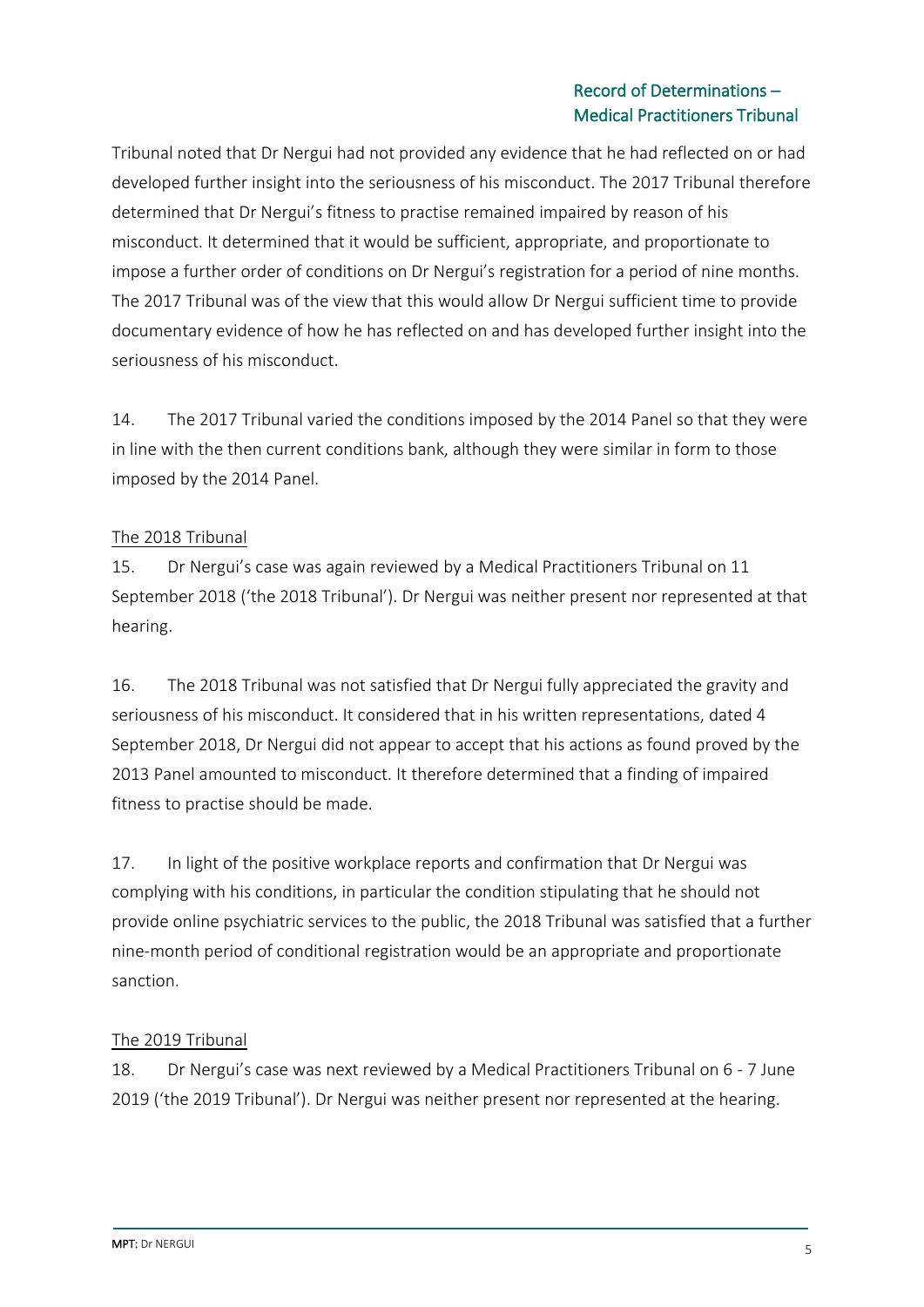19. The 2019 Tribunal considered that Dr Nergui had not provided it with evidence of insight or remediation suggested by the 2018 Tribunal. It found that Dr Nergui had not demonstrated sufficient, if any, insight into the seriousness of his misconduct and consequent risks to the public and that he had not discharged the persuasive burden on him to show that he was no longer impaired by reason of misconduct.

20. The 2019 Tribunal found that Dr Nergui's response to his regulator's concerns about a potential breach of conditions with regard to providing online medical advice was inadequate. It considered that a finding of impairment was necessary to promote and maintain public confidence in the medical profession and to uphold professional standards, as well as to protect the public.

21. With regard to its consideration of the appropriate sanction to impose, the 2019 Tribunal considered that the imposition of conditions had not fully addressed concerns expressed by previous Tribunals. It noted that Dr Nergui had not expressed remorse or acceptance of the seriousness of the potential consequences to the public. The 2019 Tribunal considered that conditions of practise were neither workable nor sufficient to protect the public.

22. The 2019 Tribunal was not provided by the GMC with evidence of Dr Nergui providing online '*medical advice*'. It considered this to be a neutral factor, neither supporting nor undermining any claim that Dr Nergui had breached one of the conditions. In the absence of a clear statement of intent from the doctor, the 2019 Tribunal was not satisfied that there was a low risk of repetition. In all the circumstances, the 2019 Tribunal determined to impose a period of suspension in order to protect the public, declare and uphold standards and maintain confidence in the medical profession.

23. The 2019 Tribunal determined that a suspension of nine months in duration was the appropriate sanction. It was satisfied that this would satisfy the requirements of the statutory overarching objective and allow Dr Nergui time to develop insight and engage positively with the regulatory process. Further, it considered that this period of suspension would send out a clear signal to Dr Nergui, the profession and the wider public, as to the unacceptability of his misconduct.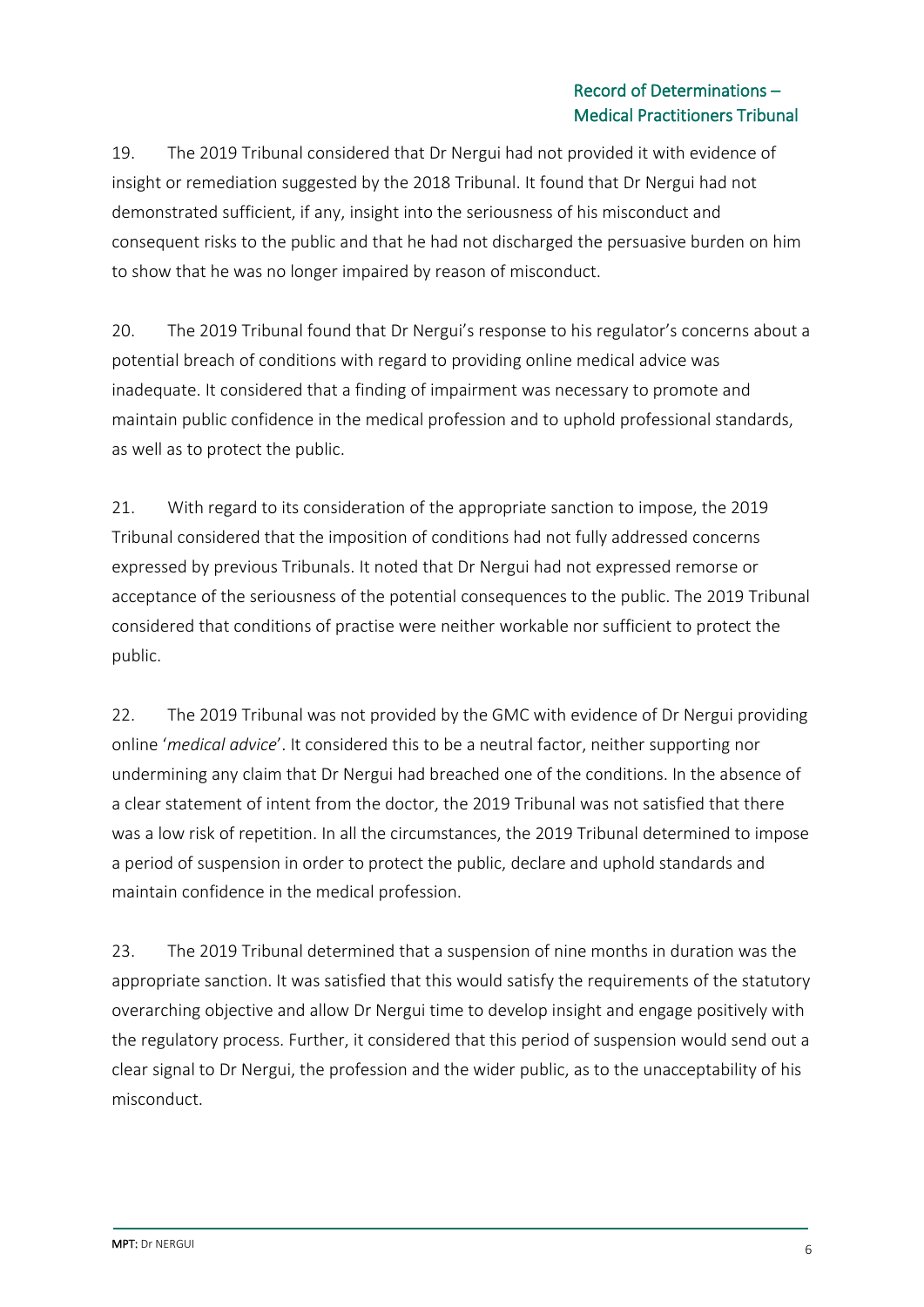24. The 2019 Tribunal directed a review hearing, stating that the onus would be on Dr Nergui to demonstrate that he had sufficiently reflected on and remediated his misconduct and that he had developed sufficient insight. It considered that a reviewing Tribunal may be assisted by receiving:

- a written reflection showing that Dr Nergui fully appreciates the gravity of his misconduct and its consequences; in particular he should explain any background factors, context and/or health issues at the time of his misconduct and subsequently;
- evidence that Dr Nergui has maintained his medical skills and knowledge;
- evidence that patients will not be placed at risk by Dr Nergui returning to unrestricted practice;
- any clinical or any other evidence Dr Nergui considers helpful.

### Applications for permission for judicial review

25. In a Judicial Review Claim Form received by the Administrative Court on 28 June 2019, Dr Nergui made an application for permission for judicial review of the decision of the 2019 Tribunal's decision to suspend his registration. His application was opposed by the GMC. In a decision dated 4 October 2019, Ms Helen Mountfield QC, sitting as a Deputy High Court Judge, refused permission for a judicial review to take place. In a form dated 3 November 2019, Dr Nergui renewed his application for judicial review, once more opposed by the GMC. This application was refused by Mr Justice Swift in an oral hearing at the High Court, Birmingham, which took place on 6 February 2020.

### The March 2020 Tribunal

26. The March 2020 Tribunal was of the view that Dr Nergui had clearly made progress in his approach to the case. It found that it was to his credit that he had engaged with the regulatory process since the 2019 hearing. He provided written and oral evidence to the effect that he accepted that his actions in 2012 were inappropriate. The March 2020 Tribunal found this to have been a positive step and indicative of an increased level of insight on Dr Nergui's part.

27. However, the March 2020 Tribunal considered that Dr Nergui had further progress to make with regard to his insight. It found it to be significant that, when answering questions about whether he would engage in similar online activity again, his responses as to why he would not do so were centred on him having no further interest in doing so, and that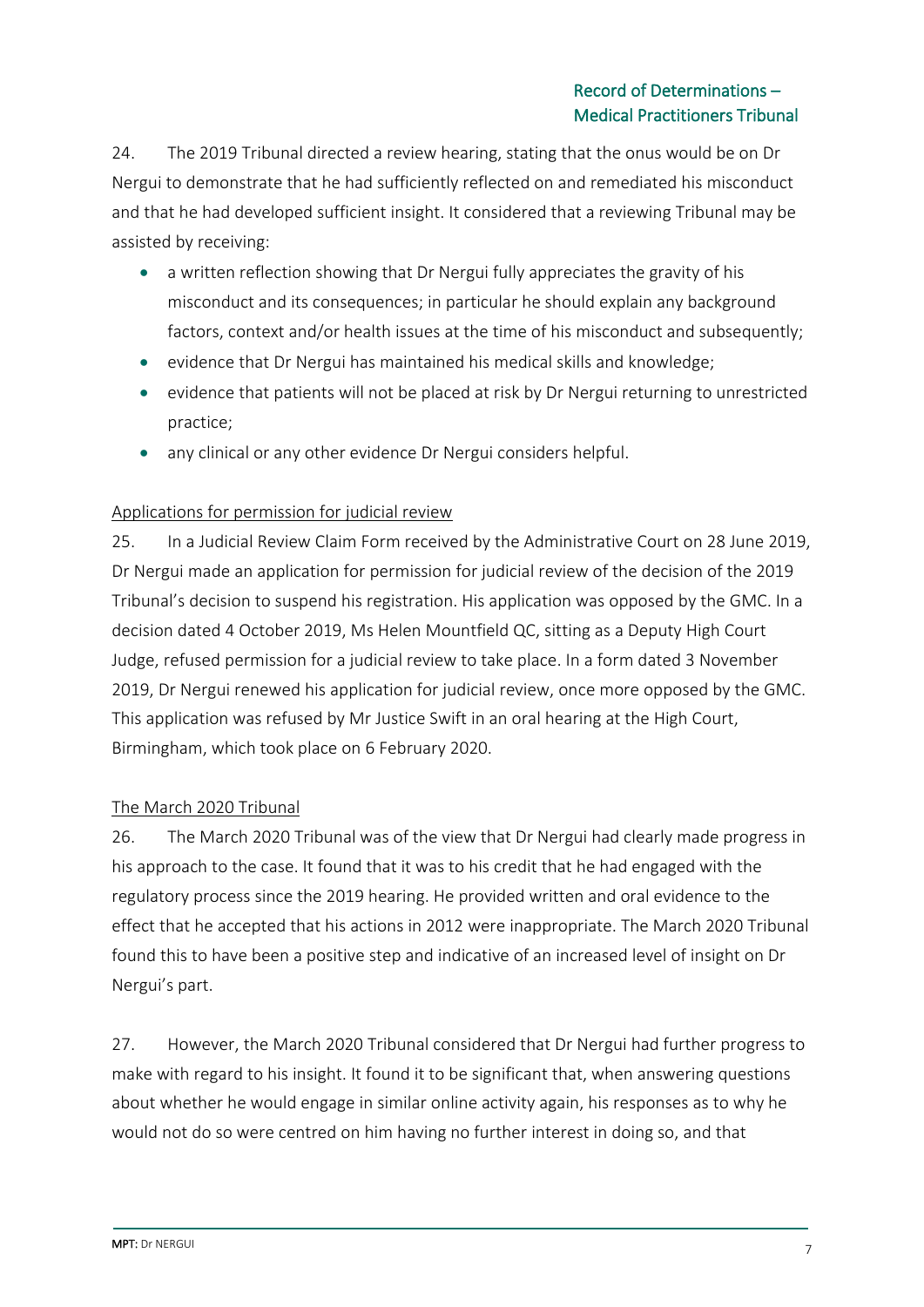engaging in such online work again would be costly. The March 2020 Tribunal attached some significance to the fact that he did not mention the potential risks to vulnerable patients involved if he were to engage in such an activity again. The March 2020 Tribunal was of the view that this demonstrated that Dr Nergui did not appear to place the interests of patients at the centre of his thinking on the matter and had not fully appreciated the gravity of his misconduct which is to be judged in terms of the risks to patients.

28. With regard to the risk of repetition, the March 2020 Tribunal noted that Dr Nergui had continued to write online about psychiatry and psychology, although not under his own name. Although he had clearly stated that he would not act in the same manner again, the March 2020 Tribunal considered that he clearly had a continuing interest in this area and so some repetition of inappropriate activity or crossing of boundaries online could not be ruled out.

29. The March 2020 Tribunal considered that, although it accepted that Dr Nergui has completed some reading and research activity, there was a lack of any documentary evidence of CPD activities. The March 2020 Tribunal did not accept his contention that this was not required. The March 2020 Tribunal was aware that Dr Nergui had been out of practice since December 2018 and it considered that evidence that he had kept his knowledge and skills up to date was required before it could be satisfied that he was able to practise unrestricted once more.

30. The March 2020 Tribunal was of the view that a finding of impairment was necessary to protect the public, to promote and maintain public confidence in the medical profession, and to promote and maintain proper professional standards and conduct for members of the profession.

31. The March 2020 Tribunal was of the view that, although Dr Nergui did not have full insight, he had demonstrated some progress since the 2019 hearing. It was satisfied that Dr Nergui's insight had developed to the extent that he would comply with conditions and that it was able to formulate conditions which would allow him to return to practice whilst being supported by a framework of support which included the requirement for a workplace reporter.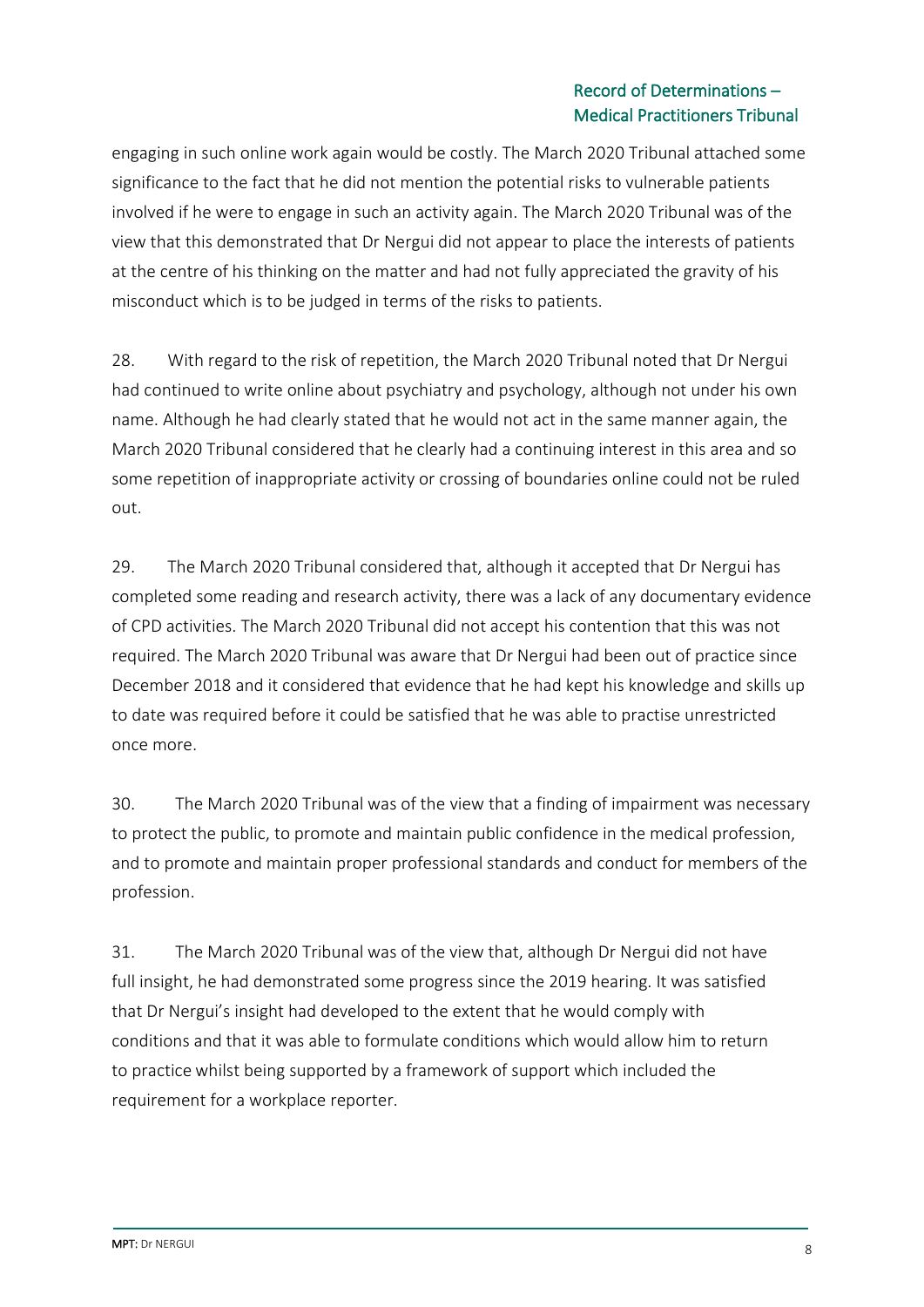32. The March 2020 Tribunal were told by Dr Nergui that his previous employer was keeping a post open for him in the hope that he would be able to return. It considered that Dr Nergui returning to work with the appropriate restrictions and support in place would be the most appropriate and proportionate sanction.

33. The March 2020 Tribunal determined to impose conditions for a period of six months to allow Dr Nergui the opportunity to demonstrate that he has fully remediated his misconduct. The March 2020 Tribunal considered six months should provide ample time for Dr Nergui to return to practice, and to compile any information and documentation to demonstrate that he had addressed the concerns that had arisen in this case. The March 2020 Tribunal considered that a reviewing Tribunal may be assisted by receiving:

- a written reflective piece concentrating in particular upon the risks to patients occasioned by online psychiatric advice;
- evidence that he had maintained his medical skills and knowledge;
- any other information that Dr Nergui considered will assist.

# The September 2020 Tribunal

34. Dr Nergui's case was most recently reviewed by a Medical Practitioners Tribunal which began on 17 September 2020 and concluded on 5 October 2020 ('the September 2020 Tribunal'). Dr Nergui was not present nor represented at that hearing.

35. The September 2020 Tribunal accepted that Dr Nergui had complied with the conditions on his registration imposed in March 2020 and completed several online CPD courses in August 2020. It also noted that Dr Nergui had provided a reflective statement, as suggested by the previous reviewing Tribunal, but noted several concerning statements within the document which appeared to reject key concerns of previous Tribunals. There was no evidence before the September 2020 Tribunal that Dr Nergui had identified risks posed by his original misconduct or how to avoid them.

36. The September 2020 Tribunal considered that Dr Nergui had not demonstrated insight into his original misconduct in his statement. It noted, in particular, that Dr Nergui expressed no awareness of the potential risk to online users of his website and rejected the conclusions of previous Tribunals even more strongly than at previous review hearings.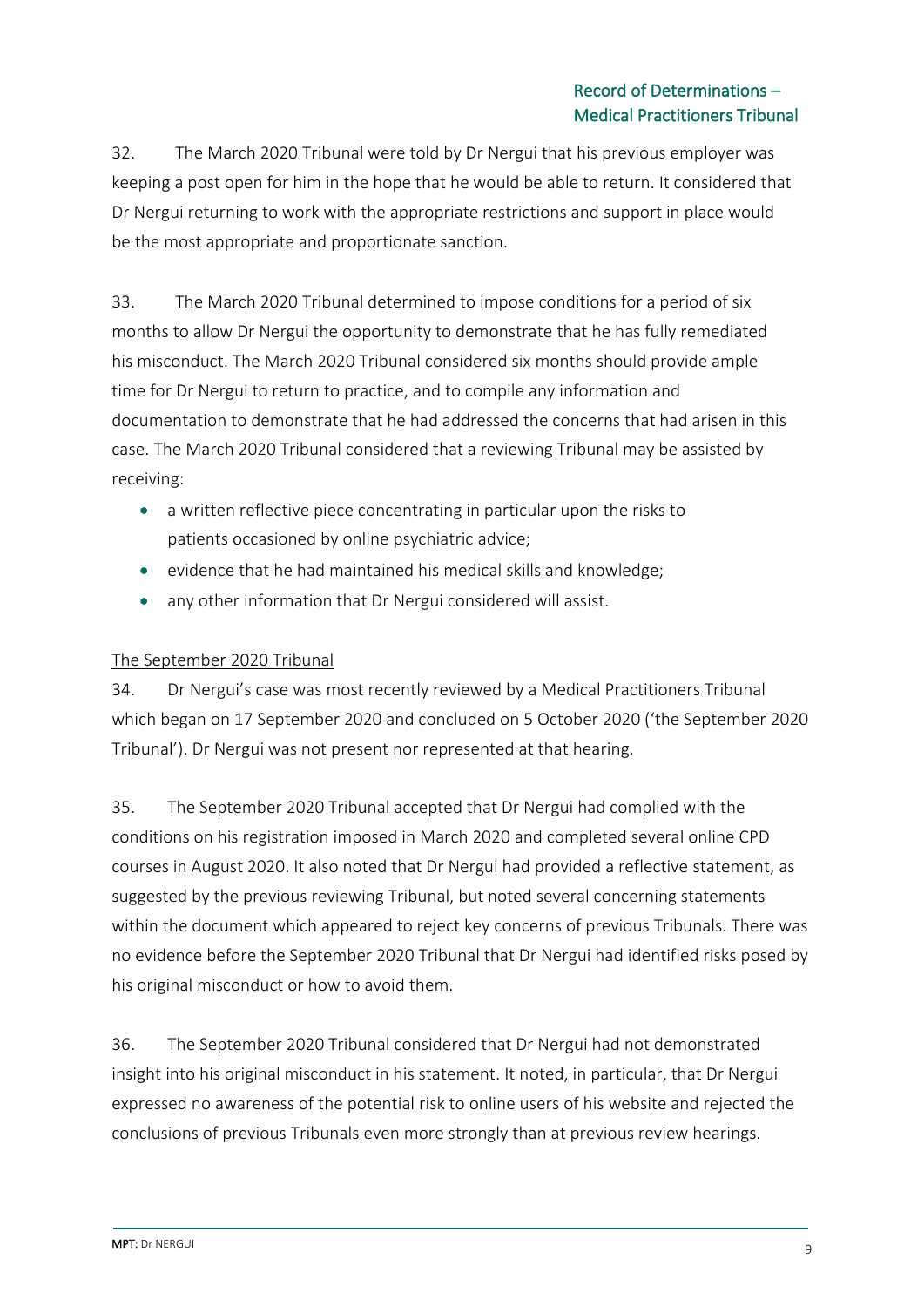37. The September 2020 Tribunal formed the view that Dr Nergui had not provided it with evidence of insight as suggested by the March 2020 Tribunal. It found that Dr Nergui had still not demonstrated sufficient, if any, insight into the seriousness of his misconduct and consequent risks to the public. Therefore, the Tribunal determined that his fitness to practice remained impaired by reason of misconduct.

38. The September 2020 Tribunal took into account that Dr Nergui had continued to engage with his regulator and had done some Continuing Professional Development (CPD), taking courses in August 2020. However, the September 2020 Tribunal also took account of the fact that Dr Nergui had had several years to develop insight into the risks posed by his original misconduct but had not done so.

39. The September 2020 Tribunal noted that Dr Nergui had been subject to various restrictions since November 2014 but had not developed insight. The September 2020 Tribunal determined that imposing conditions on Dr Nergui's registration was not sufficient to protect the public, to promote and maintain public confidence in the medical profession, and to promote and maintain proper professional standards and conduct for members of the profession.

40. Whilst the September 2020 Tribunal took account of the fact that Dr Nergui had complied with the conditions on his registration, continued to engage with his regulator and undertaken recent CPD, he had not demonstrated insight into the potential risk to vulnerable users of his website. Despite the length of time Dr Nergui had had to reflect on his behaviour he still appeared to lack awareness of risk to the public, some of whom are vulnerable, posed by his original actions. In the absence of a clear statement of intent from the doctor, the September 2020 Tribunal was not satisfied that there was a low risk of repetition.

41. The September 2020 Tribunal determined to suspend Dr Nergui's registration for a period of 12 months to allow Dr Nergui the opportunity to demonstrate that he has developed sufficient insight and show that he has continued to keep his medical knowledge and skills up to date. It also imposed an immediate order of suspension on Dr Nergui's registration.

42. The September 2020 Tribunal considered that a reviewing Tribunal may be assisted by receiving: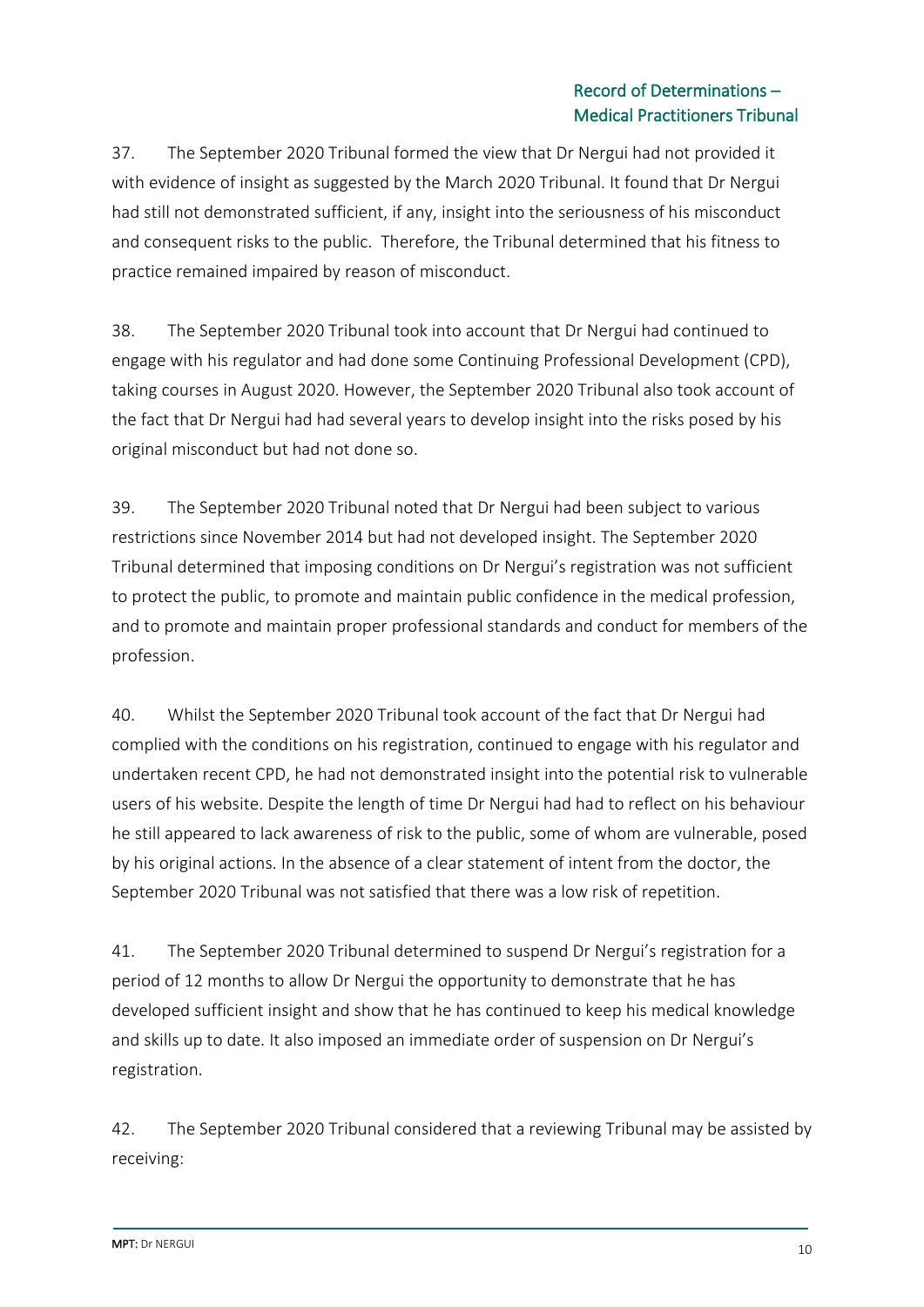- a written reflective piece concentrating in particular upon the risks to patients occasioned by online psychiatric advice;
- evidence that he has continued to maintain his medical skills and knowledge;
- any other information that he considers will assist.

#### Appeal to the High Court

43. Dr Nergui subsequently submitted an appeal for the decision of the September 2020 Tribunal, in a document dated 27 October 2020. Dr Nergui's appeal was dismissed by the High Court on 29 October 2020. The substantive sanction of suspension took effect on 18 March 2021.

### Today's Hearing

44. At this review hearing the Tribunal now has to decide in accordance with Rule 22(1)(f) of the Rules whether Dr Nergui's fitness to practise is impaired by reason of misconduct.

### The Evidence

45. The Tribunal has taken into account all the evidence received, both oral and documentary.

46. Dr Nergui provided his own statement dated 18 January 2022 and also gave oral evidence at the hearing.

47. The Tribunal received documentary evidence including, but not limited to:

- The Private Records of Determination from the 2013, 2014, 2017, 2018, 2019, March 2020 and September 2020 hearings;
- Decision of the High Court
- Written reflective document dated 18 January 2022;
- Dr Nergui's Ground of Appeal to the High Court, dated 27 October 2020;
- Dr Nergui's written representations and reflections for the September 2020 Tribunal, dated 18 August 2020;
- CPD Certificates dated November 2021 to January 2022.

### Submissions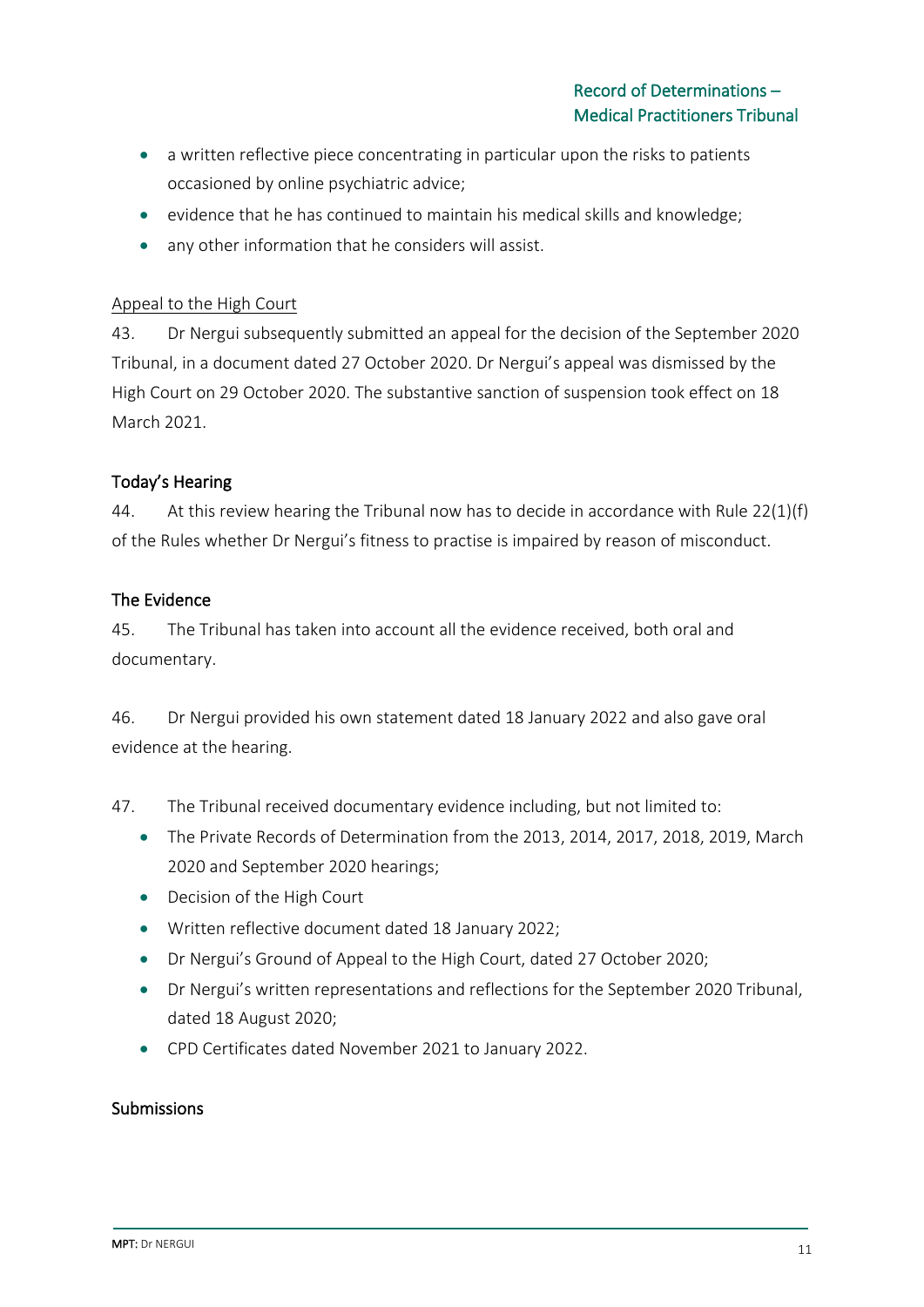48. On behalf of the GMC, Ms Gilsenan invited the Tribunal to consider that Dr Nergui's fitness to practise remains impaired by reason of his misconduct. Throughout her submissions, she referred the Tribunal to relevant caselaw to the matter of impairment.

49. Ms Gilsenan submitted that there were two aspects to her submissions for the Tribunal to consider when making its determination on impairment. The first aspect is that when considering the doctors evidence as a whole, it is evident that Dr Nergui has not discharged the burden placed upon him to demonstrate he is no longer impaired. She acknowledged that Dr Nergui has completed a large number of CPD online courses, notably in November 2021 and January 2022, totalling 50 hours, which the GMC accepted. Ms Gilsenan submitted that it was notable that there was not sufficient evidence before this Tribunal that Dr Nergui fully accepts the conclusions of previous tribunals. She further submitted that there is no evidence that Dr Nergui has identified the specific risks posed by his original misconduct and how to avoid them or that he is fully aware of the potential risk to online users of his website and that he fully accepts the seriousness of his misconduct and the consequent risks to the public.

50. Ms Gilsenan submitted that the second aspect of her submissions is the issue of insight. She submitted that while Dr Nergui had provided reflective documents to past reviewing Tribunals and to this Tribunal, the contents of those documents suggested that he did not yet have full insight. She submitted that Dr Nergui has not clearly demonstrated that he appreciates that his online activities created a risk of harm to the users of his services and the specifics of that risk of harm. Moreover, he has not identified those specific risks posed by his original misconduct or how to avoid them. It was Ms Gilsenan's submission that any insight and or reflection is not yet fully developed and has not developed to such an extent to have fully removed the risk of repetition and as such the risk of repetition does remain highly likely.

51. Dr Nergui submitted that the contradictions in his evidence might be due to '*double think*' and '*double bind*', the simultaneous belief in two contradictory ideas, either knowingly or unknowingly, due to the '*Orwellian nature*' of these proceedings. He submitted that he did not know how he could show that his insight is complete as he is being asked to selectively reject parts of older tribunals, and selectively accept other parts.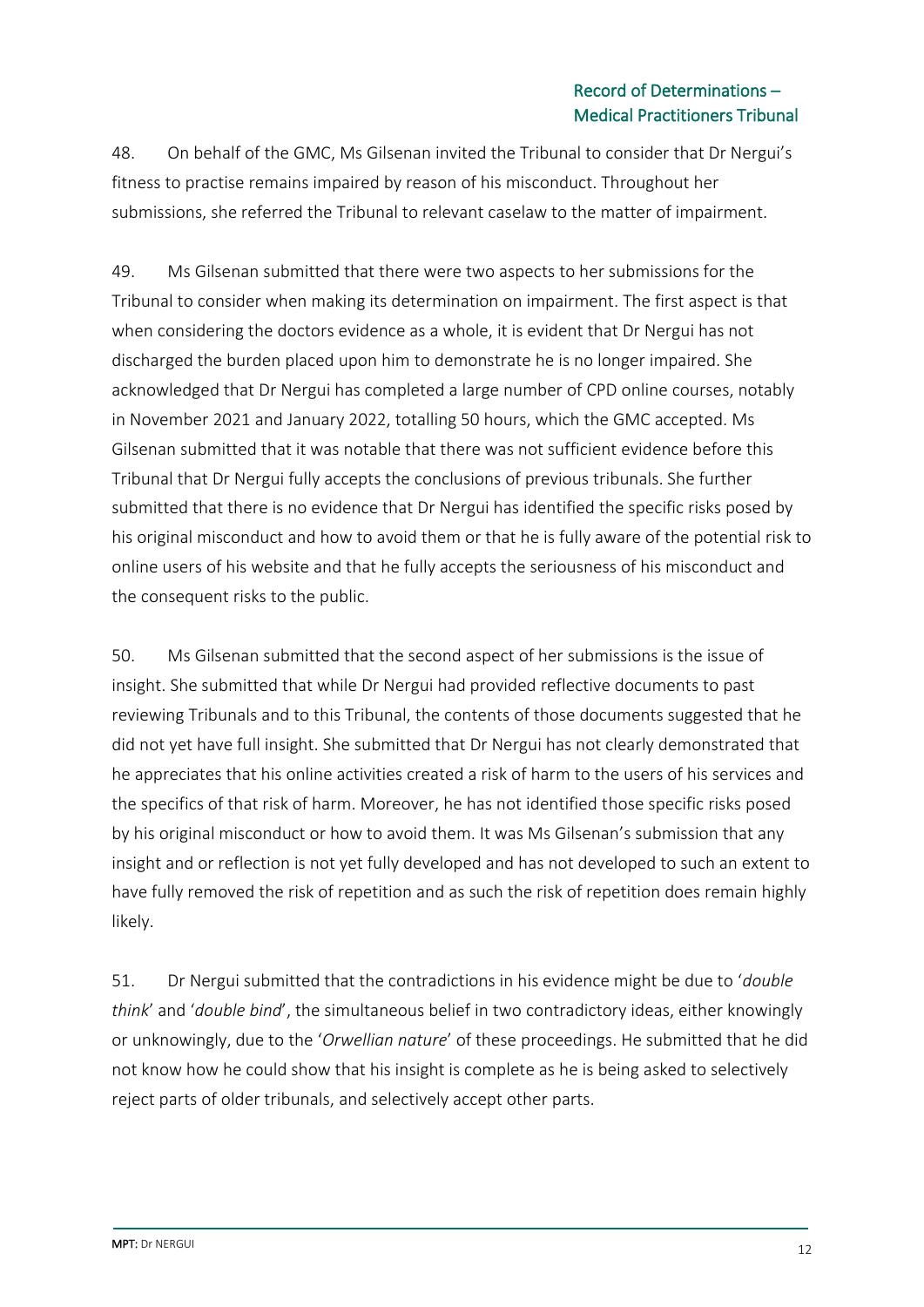52. Dr Nergui submitted that he believes this case is exceptional, as there has been a passage of 10 years since proceedings began, and he believed that the Tribunal's own processes had led to this situation. He reminded the Tribunal that he had been practicing in clinical psychiatry successfully without any problems for a number of years, and wished now to return to practice.

## The Relevant Legal Principles

53. The Tribunal reminded itself that the decision of impairment is a matter for the Tribunal's judgment alone. As noted above, the previous Tribunal set out the matters that a future Tribunal may be assisted by. This Tribunal is aware that it is for the doctor to satisfy it that he would be safe to return to unrestricted practise.

54. This Tribunal must determine whether Dr Nergui's fitness to practise is impaired today, taking into account Dr Nergui's conduct at the time of the events and any relevant factors since then such as whether the matters are remediable, have been remedied and any likelihood of repetition.

55. The Tribunal accepted the legal advice from the Legally Qualified Chair, who advised in particular:

'*I usually refer to proportionality at the sanction stage but that is not to say this concept is confined to sanctions only. I refer to this concept now given that the doctor is unrepresented and also the length of time these proceedings have subsisted. Proportionality is a requirement during the totality of disciplinary proceedings, from whether an investigation is opened, to case examiners deciding to refer to a tribunal, the ongoing duty to consider charges, how we conduct hearings and through to the weighing up of any sanction. Proportionality is therefore something I advise we should consider carefully in this case, alongside the overarching objective.*'

### The Tribunal's Determination on Impairment

56. The Tribunal noted that previous Tribunals had suggested that Dr Nergui provide a written reflective piece, concentrating in particular upon the risks to patients occasioned by online psychiatric advice. The Tribunal has received a reflective piece from Dr Nergui, dated 18 January 2022, and the reflective document provided to the September 2020 Tribunal. It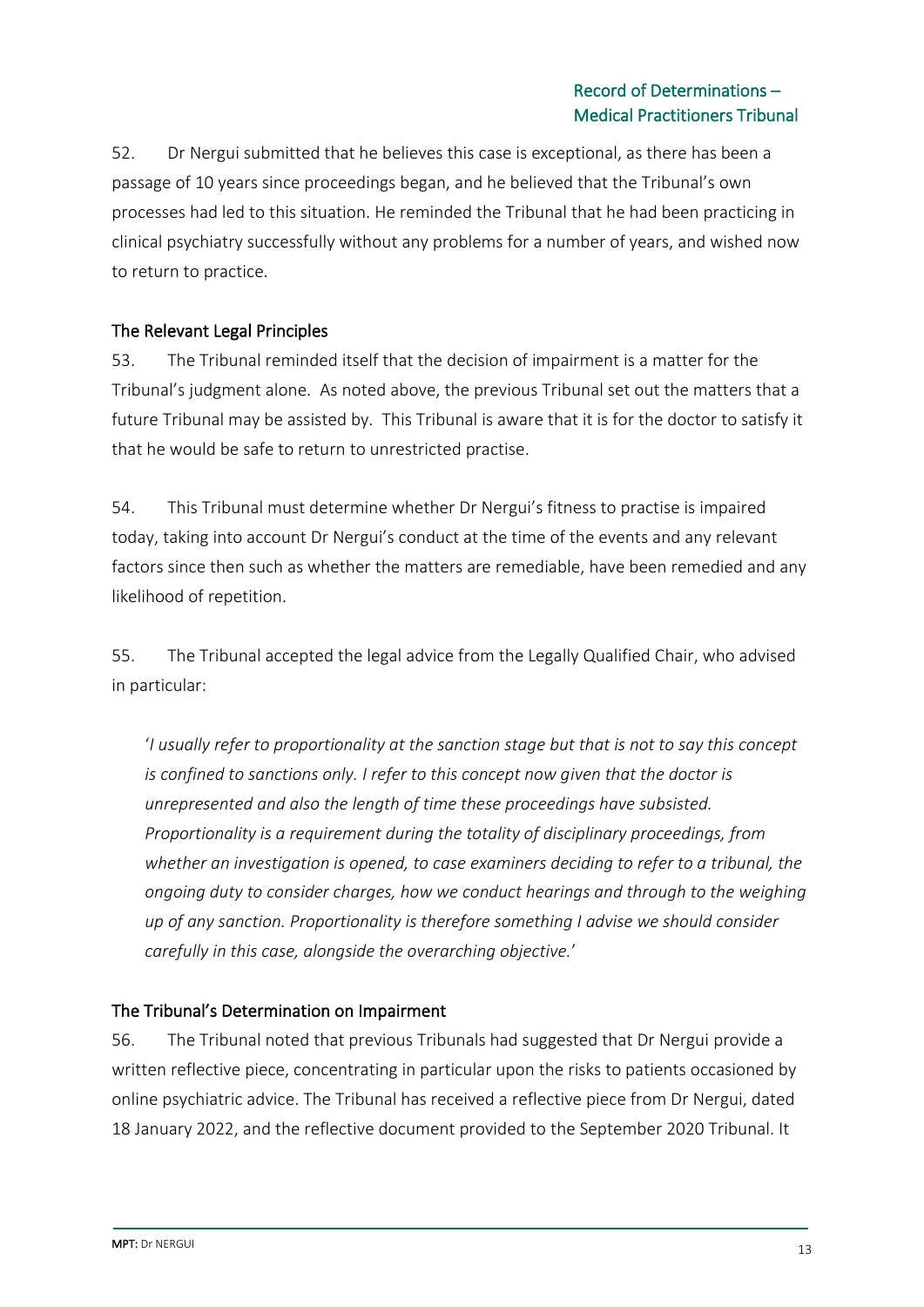noted that Dr Nergui acknowledges that there was a risk of harm but the evidence relating to the specific issue of potential harm to users of his service was not fully addressed.

57. The Tribunal went on to consider the risk of repetition. The Tribunal noted that Dr Nergui appreciated that his actions which led to the misconduct in 2012 were naïve, and the service was inappropriately established. He also stated that he has no plans to ever attempt set up such a service again. The Tribunal was of the view that he has learnt from this experience and that there was a low risk of repetition that Dr Nergui would start a blog or any other online advice service in the future.

58. The Tribunal had concerns about proportionality in this case, due to the length of time since the misconduct took place, how long these proceedings have lasted, the narrow issues that led to the finding of misconduct, and the fact Dr Nergui had practised as a psychiatrist in the interim period with positive workplace reports. All of these aspects pointed towards the Tribunal having to be particularly careful in concluding current impairment.

59. The Tribunal considered that Dr Nergui had made some positive steps up until early 2020, and then the second tribunal hearing later in 2020 led to further setbacks. It may well be that Dr Nergui's non-attendance at the second hearing did not assist his position, particularly given the limited steps that had been taken to complete remediation at that point.

60. In evidence before this Tribunal, Dr Nergui has concentrated more on the 2013 Panel decision as supporting his narrative, and this appears to have caused him some difficulty in expressing his position clearly and consistently as regards remediation. The Tribunal notes that the 2013 findings that there was '*no misconduct*' were substituted by the 2013 High Court appeal and could no longer stand, as a matter of law. This Tribunal has to apply the 2014 Tribunal's findings in relation to impairment based on that substituted decision of misconduct.

61. This Tribunal did not consider there was sufficiently detailed reflection relating to what the impact Dr Nergui's actions may have had on the users of the online service. The concern is by its nature rhetorical, but this Tribunal anticipated a proper understanding of the potential for harm so that it could weigh this in the balance in deciding whether there was current impairment.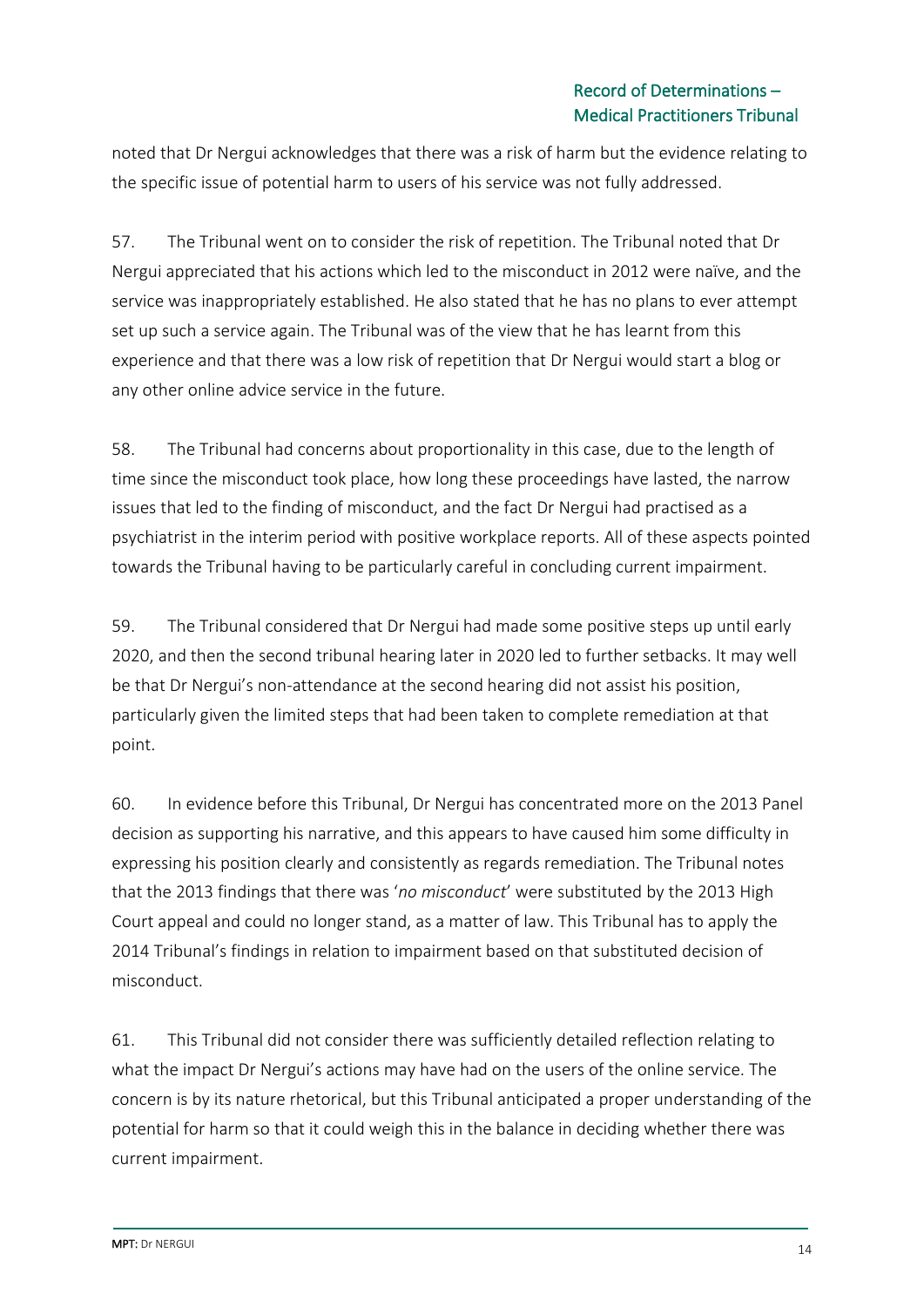62. While the Tribunal was satisfied that there is sufficient evidence Dr Nergui is a competent and safe doctor, there remains a lingering concern that he did not appreciate the findings made against him from the patient's perspective and/or did not express this in a clear, cogent manner. The Tribunal considered that Dr Nergui might have benefitted from seeking feedback from a trusted colleague or mentor, reflecting on what went wrong and setting out his thought processes on avoiding similar risk. In short, the self-reflection has led Dr Nergui down a restricted path of understanding, leading him to focus on the legal aspects of the process and semantics rather than the primary issue which was one of patient safety. If he had sought the input of a third party, it may have led to him developing an alternative view rather than the binary approach that he has adopted. This left the Tribunal with the view that whilst there has been some insight, remediation is not yet complete.

63. The Tribunal balanced the concerns it had about remediation with the proportionality of the proceedings lasting for as long as they have done. It also took account of the overarching objective in concluding that there remain some matters to be addressed before Dr Nergui is no longer impaired.

64. The Tribunal has therefore determined that Dr Nergui's fitness to practise is impaired by reason of misconduct, because despite there being a low risk of repetition, the remediation had not yet been completed.

# Determination on Sanction - 10/03/2022

65. Having determined that Dr Nergui's fitness to practise is impaired by reason of misconduct, the Tribunal now has to decide in accordance with Rule 22(1)(h) of the Rules what action, if any, it should take with regard to Dr Nergui's registration.

### Submissions

66. On behalf of the GMC, Ms Gilsenan referred the Tribunal to the Sanctions Guidance (November 2020) ('the SG') and its own determination on Impairment.

67. Ms Gilsenan submitted that the appropriate sanction, although a matter for the Tribunal's own judgement, would be one of conditions. She submitted that while there was still an issue of insight, there had been some improvement since the previous review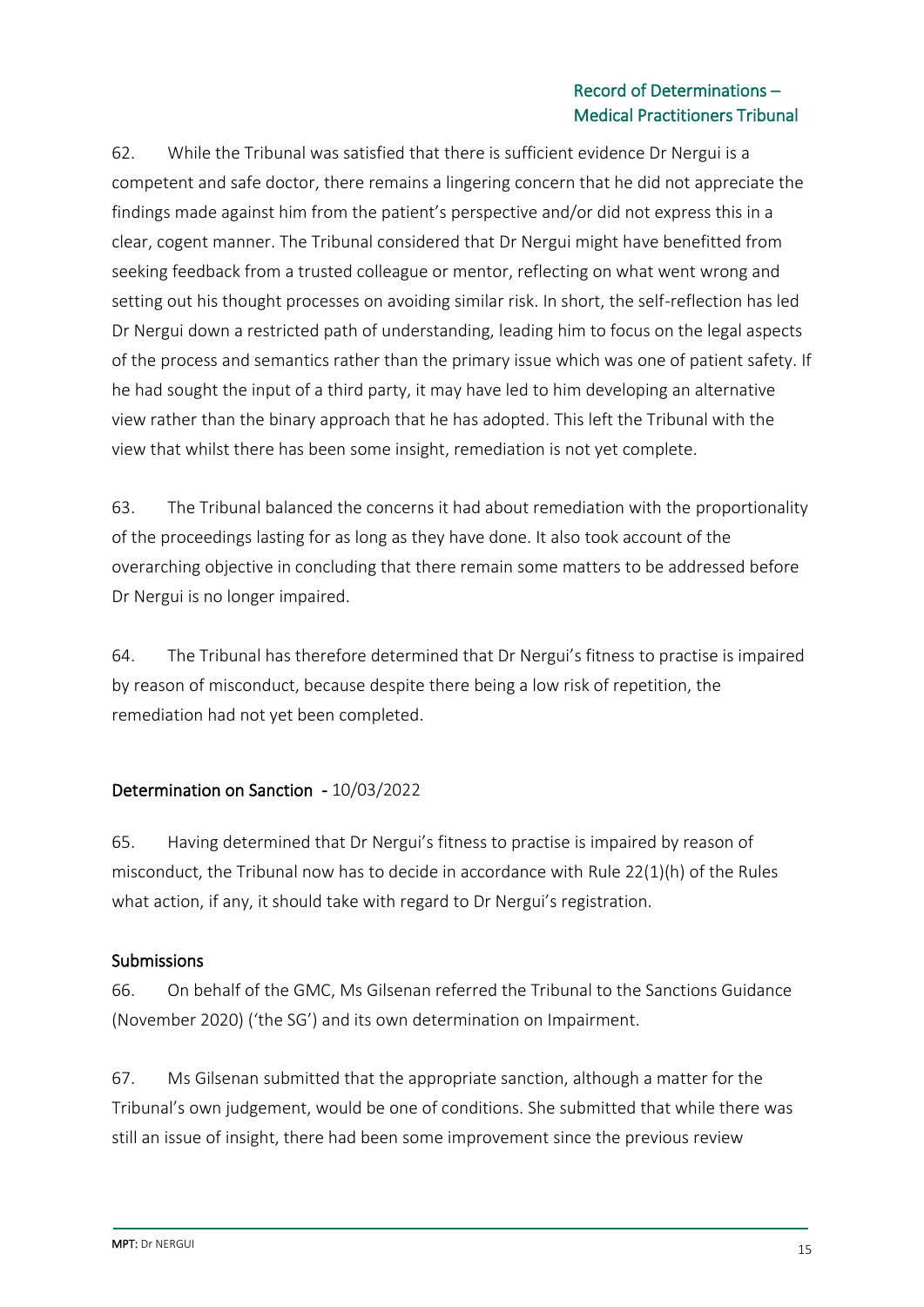Tribunal. Ms Gilsenan submitted that there were no exceptional circumstances to justify the Tribunal taking no action. She submitted that conditions are the most appropriate and proportionate sanction in this case. She submitted that Dr Nergui has been under conditions in the past, and the Tribunal could therefore be satisfied that Dr Nergui would comply with such an order.

68. Dr Nergui submitted that he had been mainly under conditions for the last 10 years, and these have formed part of his practice. He submitted that the personal and professional impact has been substantial as having conditions drastically reduced his employability, making it difficult to find a suitable role. He stated that he did not believe there was a public interest in further sanctions at this stage, as he has to date complied with all restrictions on his registration and there has been no repetition of his misconduct. Dr Nergui submitted that he believed that conditions or any sanction would have more of a punitive effect on him at this stage due to the length of time since the case began, and therefore the Tribunal should consider this to be an exceptional circumstance and impose no order.

## The Tribunal's Determination

69. The Tribunal is aware that the decision as to the appropriate sanction, if any, to impose on Dr Nergui's registration is a matter for this Tribunal alone, exercising its independent judgement. In reaching its decision, the Tribunal has taken account of the SG.

70. The Tribunal took into account its decision on impairment, the submissions of Ms Gilsenan and Dr Nergui, and the documentary evidence adduced during the course of these proceedings.

71. The Tribunal recognised that the purpose of a sanction is not to be punitive, although it may have a punitive effect. The Tribunal must impose a sanction if it is required in order to protect patients, maintain public confidence in the profession, and/or meet the wider public interest. Throughout its deliberations, the Tribunal applied the principle of proportionality, balancing Dr Nergui's interests with the public interest.

72. In deciding what sanction, if any, to direct, the Tribunal reminded itself that it must consider each of the sanctions available, starting with the least restrictive, to establish which sanction is appropriate and proportionate.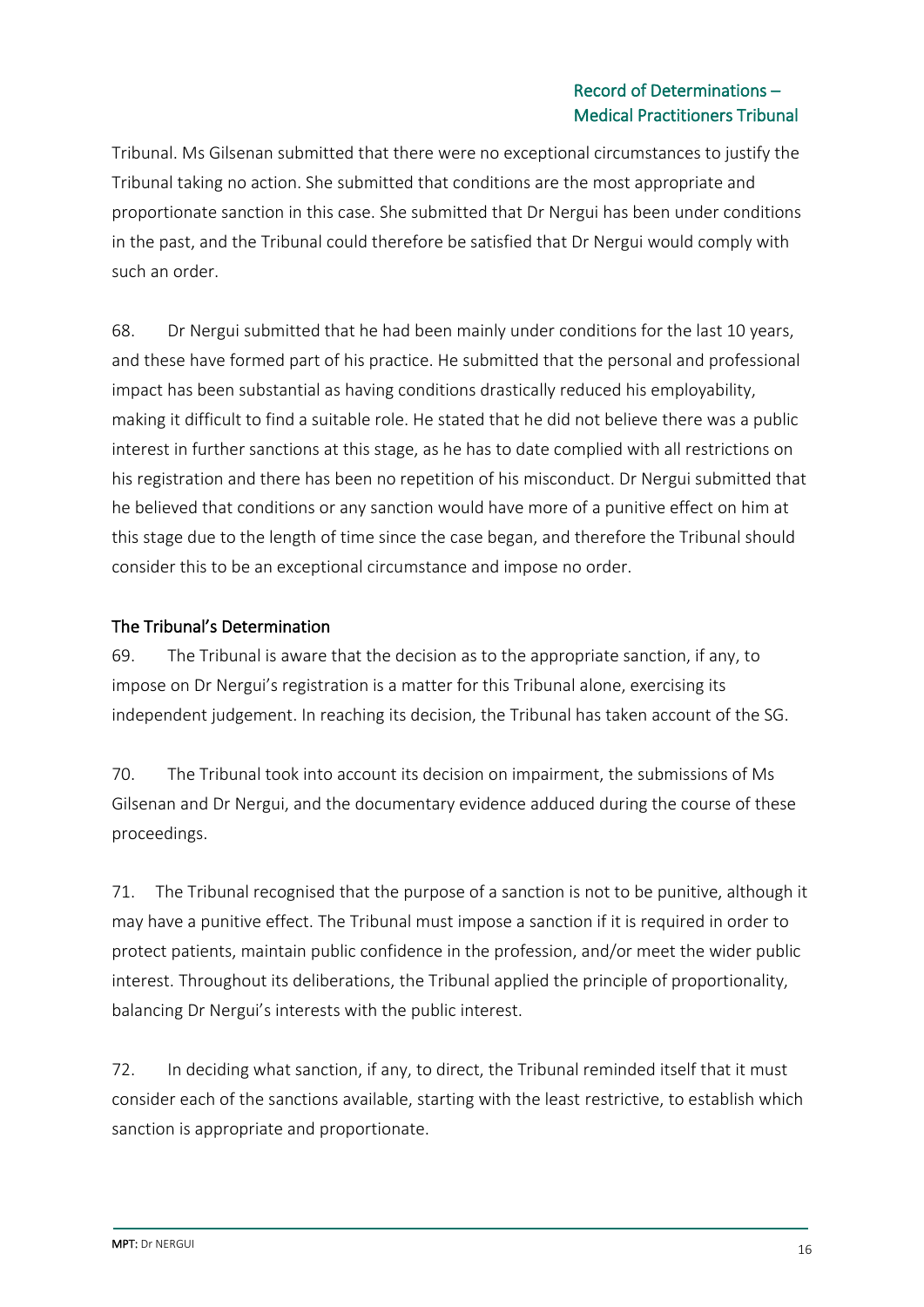#### Mitigating and Aggravating Factors

- 73. The Tribunal identified the following mitigating factors relevant in this case:
	- Dr Nergui has kept up to date with his CPD;
	- Dr Nergui has developing insight but there is a narrow area of concern remaining (see below);
	- No other concerns have arisen in the recent past;
	- Dr Nergui worked for five years with positive workplace reports;
	- 10 years have now passed since the initial event;
	- Dr Nergui has apologised, and assured this Tribunal that his conduct will not be repeated;
	- Dr Nergui accepts that he should have behaved differently.

74. The Tribunal identified that there were no particular aggravating factors other than the misconduct itself, and that impairment was only found to deal with the narrow remaining area of insight.

75. Taking these factors into account, the Tribunal went on to consider what sanction if any to impose, starting with the least restrictive.

### No action

76. The Tribunal took into account the length of time that proceedings have subsisted and the impact that had on proportionality, but it considered that this still did not amount to exceptional circumstances. The Tribunal determined that in view of its findings on impairment, it would be neither sufficient, proportionate nor in the public interest to conclude this case by taking no action.

### Conditions

77. The Tribunal next considered whether it would be sufficient to impose conditions on Dr Nergui's registration. It has borne in mind that any conditions imposed would need to be appropriate, proportionate, workable and measurable.

78. The Tribunal had regard to the relevant paragraphs of the SG, including paragraph 82, which states: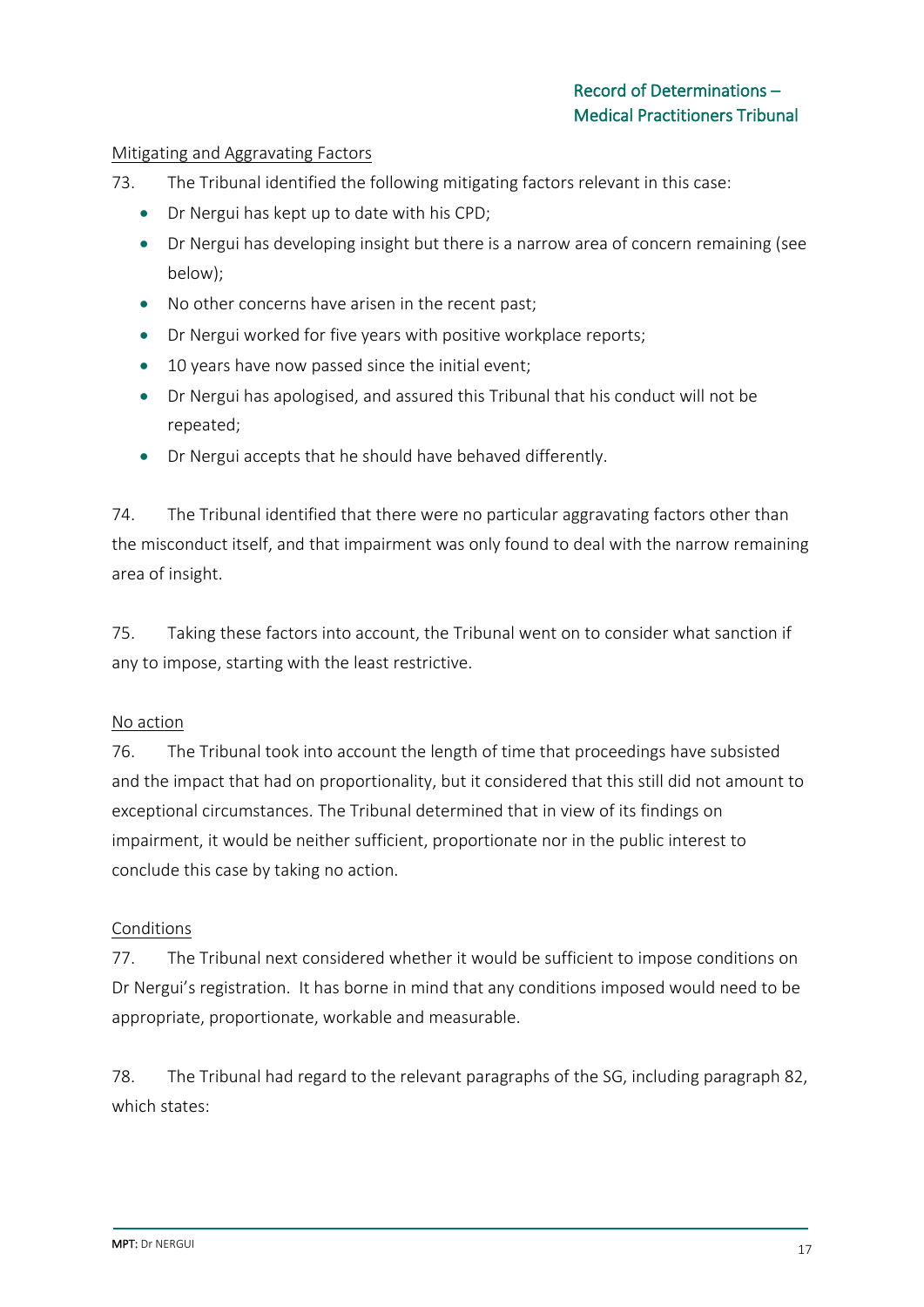'*81 Conditions might be most appropriate in cases:*

*c where there is evidence of shortcomings in a specific area or areas of the doctor's practice*

*…*

*…*

*82 Conditions are likely to be workable where:* 

- *a the doctor has insight*
- *…*
- *c the tribunal is satisfied the doctor will comply with them*
- *d the doctor has the potential to respond positively to remediation…*

*84 Depending on the type of case … some or all of the following factors being present (this list is not exhaustive) would indicate that conditions may be appropriate:*

*a no evidence that demonstrates remediation is unlikely to be successful, eg because of previous unsuccessful attempts or a doctor's unwillingness to engage*

- *…*
- *c willing to respond positively to retraining… and promoting patient safety …'*

79. The Tribunal noted that this was a case where conditions were deemed appropriate previously. The Tribunal was satisfied that Dr Nergui would comply with an order of conditions on his registration. Conditions would also be appropriate because the Tribunal was satisfied there was a low risk of repetition of the previous misconduct; and that there was a narrow area of insight that required further remediation/reflection.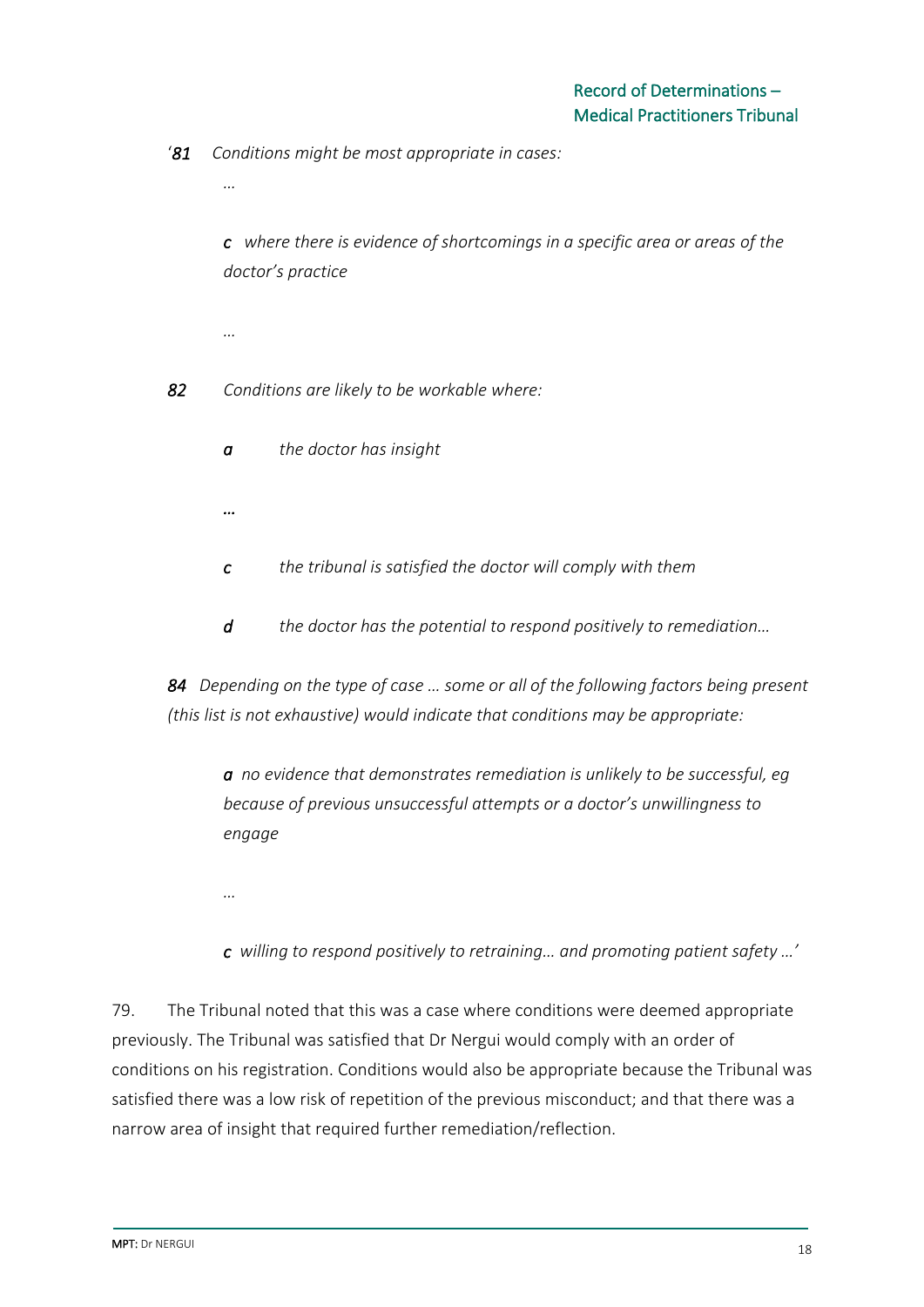80. The Tribunal noted the concerns of the 2014 Tribunal (particularly paragraph 26 of its sanctions determination). This Tribunal considered there had been progress as regards insight over the years, and also since the last review hearing. This Tribunal has set out the concerns about remediation that remained in the impairment determination as follows:

*'The Tribunal noted that previous Tribunals had suggested that Dr Nergui provide a written reflective piece, concentrating in particular upon the risks to patients occasioned by online psychiatric advice. The Tribunal has received a reflective piece from Dr Nergui, dated 18 January 2022, and the reflective document provided to the September 2020 Tribunal. It noted that Dr Nergui acknowledges that there was a risk of harm but the evidence relating to the specific issue of potential harm to users of his service was not fully addressed.*

*…*

*In evidence before this Tribunal, Dr Nergui has concentrated more on the 2013 Panel decision as supporting his narrative, and this appears to have caused him some difficulty in expressing his position clearly and consistently as regards remediation. The Tribunal notes that the 2013 findings that there was 'no misconduct' were substituted by the 2013 High Court appeal and could no longer stand, as a matter of law. This Tribunal has to apply the 2014 Tribunal's findings in relation to impairment based on that substituted decision of misconduct.*

*…*

*This Tribunal did not consider there was sufficiently detailed reflection relating to what the impact Dr Nergui's actions may have had on the users of the online service. The concern is by its nature rhetorical, but this Tribunal anticipated a proper understanding of the potential for harm so that it could weigh this in the balance in deciding whether there was current impairment.*

*While the Tribunal was satisfied that there is sufficient evidence Dr Nergui is a competent and safe doctor, there remains a lingering concern that he did not appreciate the findings made against him from the patient's perspective and/or did not express this in a clear, cogent manner…'*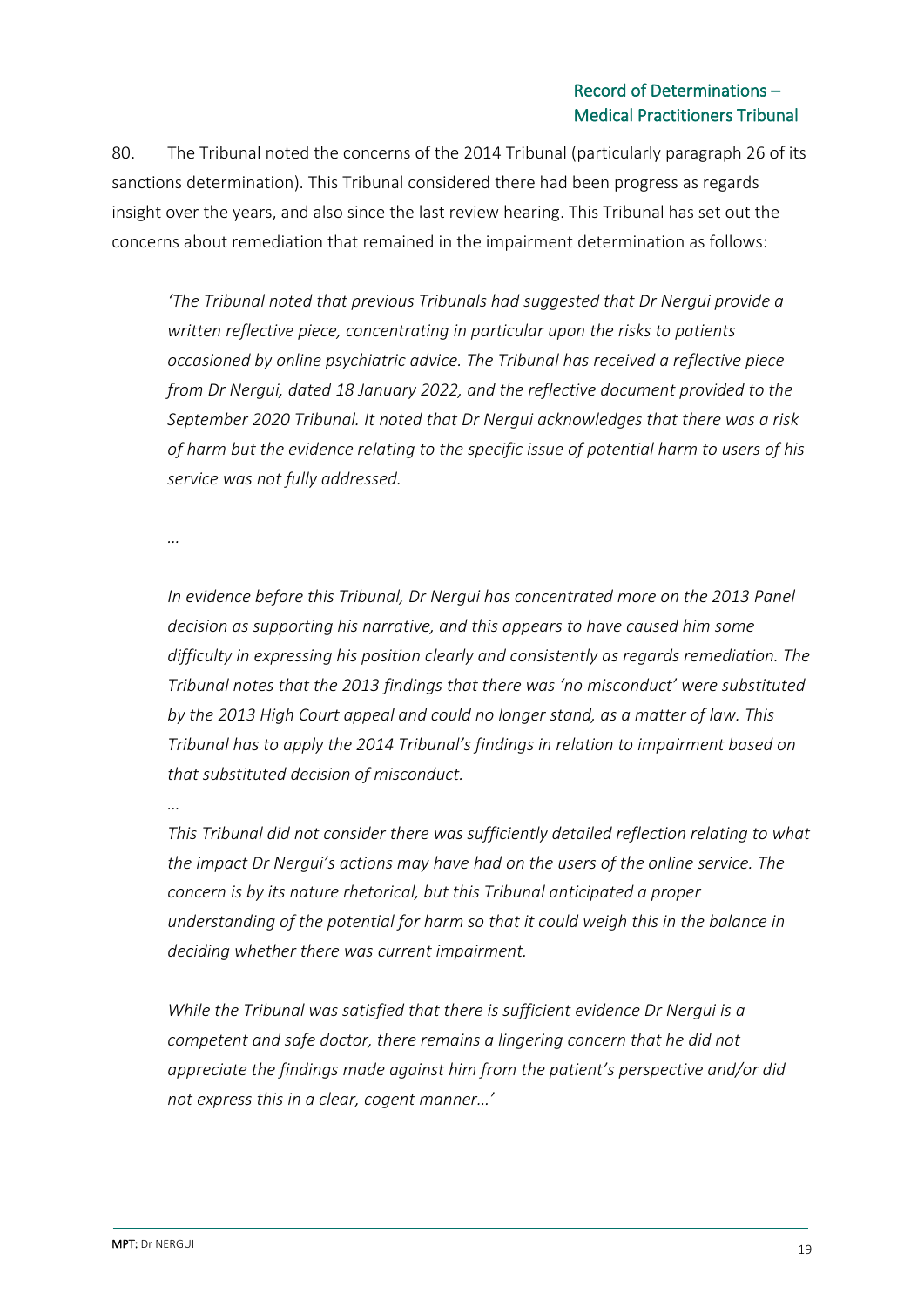81. The Tribunal anticipates that Dr Nergui will be able to take the necessary steps to reflect on this remaining area of concern. It was satisfied that his insight has developed to the extent that he would comply with conditions and that it was able to formulate conditions which would allow Dr Nergui to return to practise. The Tribunal has considered the range of conditions that are necessary in this case. A proportionate approach led the Tribunal to impose the least restrictive conditions it considered were appropriate, and that there was no requirement for him to be supervised.

82. In all the circumstances, the Tribunal considered that imposing conditions on Dr Nergui's registration was the appropriate sanction required to protect the public, to promote and maintain public confidence in the medical profession, and to promote and maintain proper professional standards and conduct for members of the profession.

83. The Tribunal determined to impose conditions for a period of four months to allow Dr Nergui sufficient time to address the narrow area of insight which the Tribunal has identified. This should provide sufficient time for Dr Nergui focus his reflection and compile any information or documentation to demonstrate that he has addressed the concerns that have arisen in this case. The Tribunal considered a short period of conditional registration struck a fair balance between the wider public interest and Dr Nergui's interests, in the hope that he might be able to persuade the next Tribunal that he is no longer impaired.

84. The following conditions will be published:

- 1. He must personally ensure the GMC is notified of the following information within seven calendar days of the date these conditions become effective:
	- a the details of his current post, including:
		- i his job title
		- ii his job location
		- iii his responsible officer (or their nominated deputy)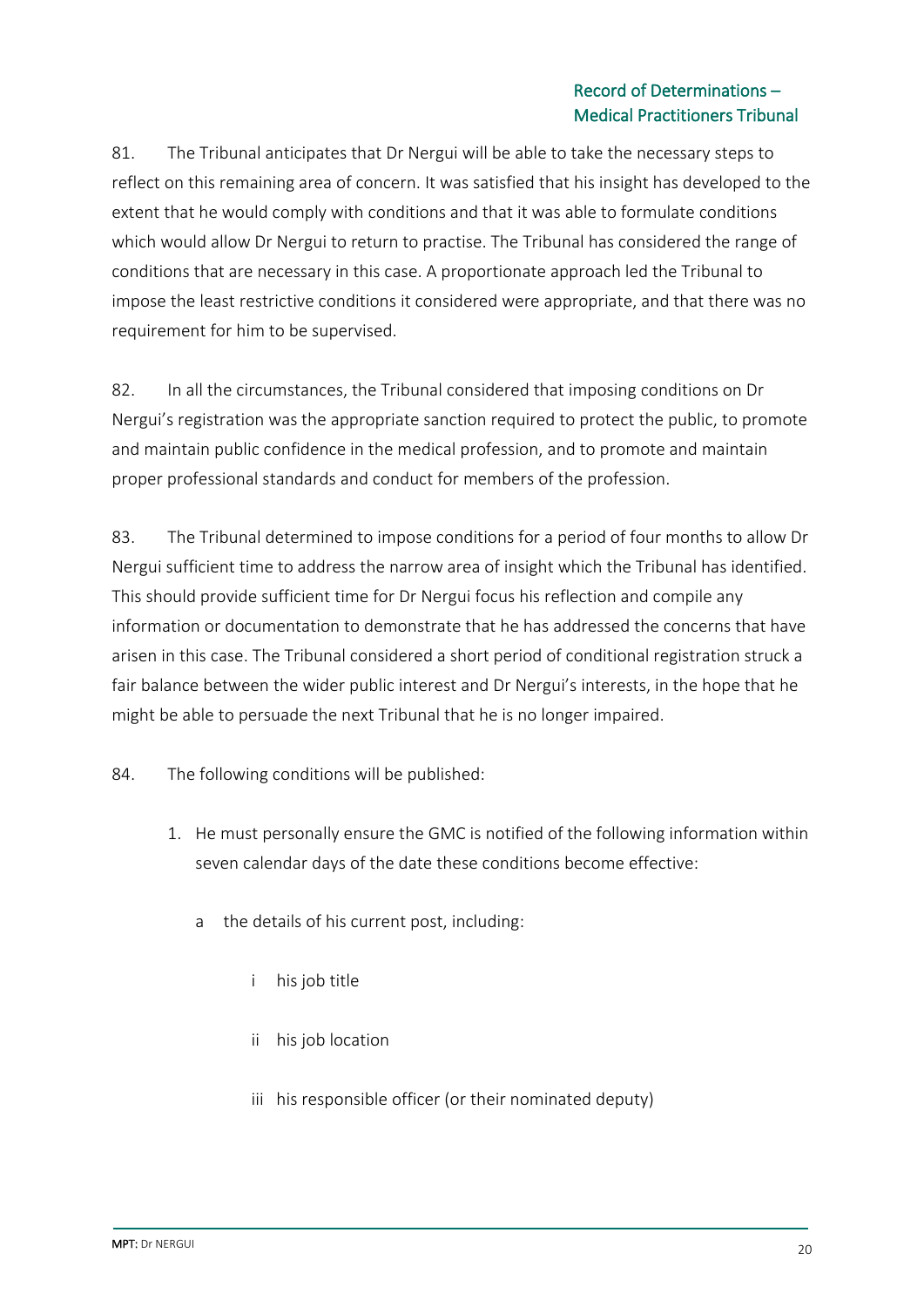b the contact details of his employer and any contracting body, including his direct line manager

c any organisation where he has practising privileges and/or admitting rights

d any training programmes he is in

e of the contact details of any locum agency or out of hours service he is registered with.

2. He must personally ensure the GMC is notified:

a of any post he accepts, before starting it

b that all relevant people have been notified of his conditions, in accordance with condition 6.

c if any formal disciplinary proceedings against him are started by his employer and/or contracting body, within seven calendar days of being formally notified of such proceedings

d if any of his posts, practising privileges or admitting rights have been suspended or terminated by his employer before the agreed date within seven calendar days of being notified of the termination

- e if he applies for a post outside the UK
- 3. He must allow the GMC to exchange information with any person involved in monitoring his compliance with his conditions.
- 4. a He must have a workplace reporter appointed by his responsible officer (or their nominated deputy).
	- b He must not work until: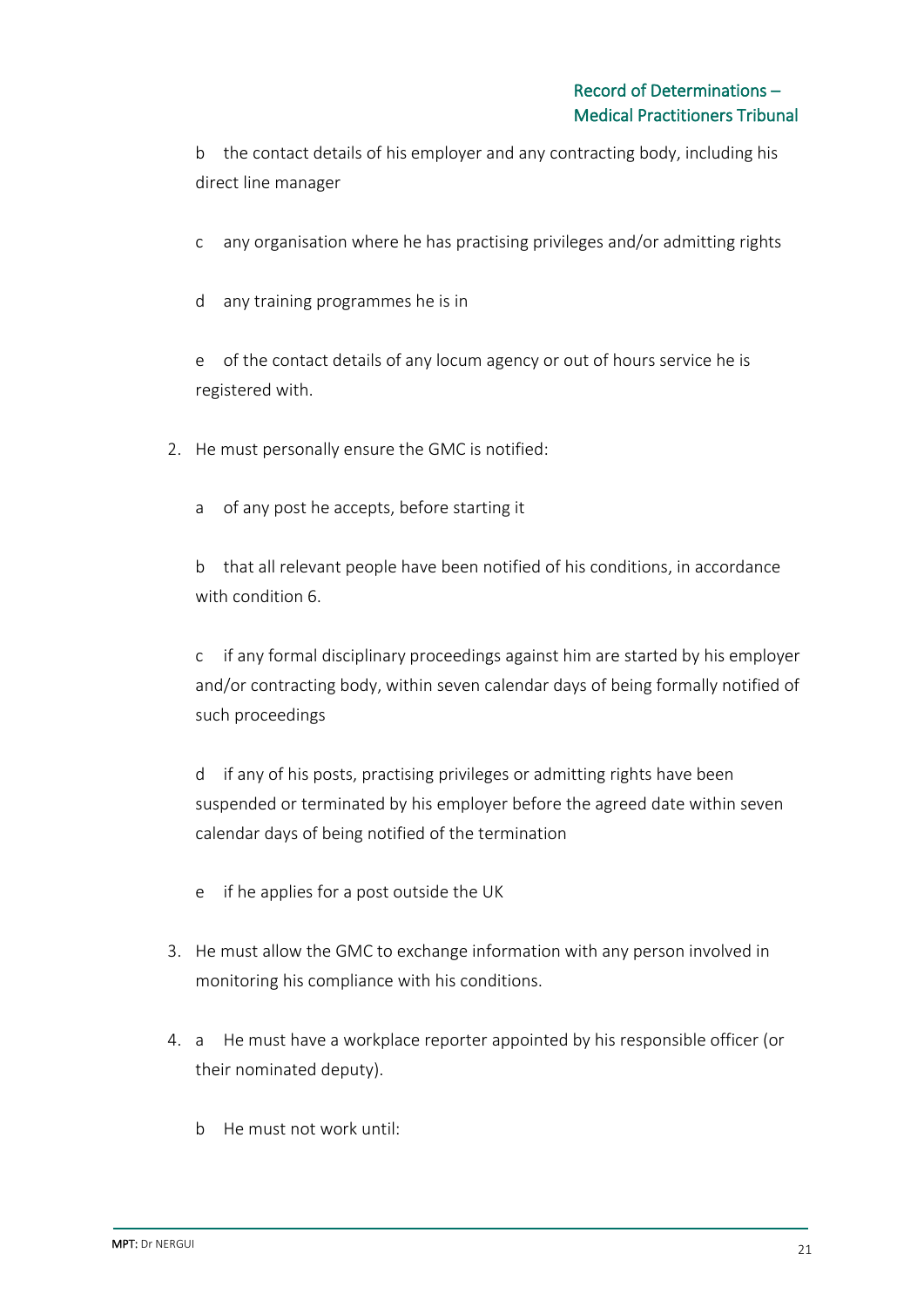i his responsible officer (or their nominated deputy) has appointed his workplace reporter

ii he has personally ensured that the GMC has been notified of the name and contact details of his workplace reporter.

- 5. He must not provide any online psychiatric services, including online therapy or online medical advice, to the public.
- 6. He must personally ensure the following persons are notified of the conditions listed at 1 to 5:
	- a his responsible officer (or their nominated deputy)
	- b the responsible officer of the following organisations:
		- i his place(s) of work, and any prospective place of work (at the time of application)
		- ii all his contracting bodies and any prospective contracting body (prior to entering a contract)
		- iii any organisation where he has, or has applied for, practising privileges and/or admitting rights (at the time of application)
		- iv any locum agency or out of hours service he is registered with.

v If any of the organisations listed at (i to iv) does not have a responsible officer, he must notify the person with responsibility for overall clinical governance within that organisation. If he is unable to identify this person, he must contact the GMC for advice before working for that organisation.

c the approval lead of his regional Section 12 approval tribunal (if applicable) or Scottish equivalent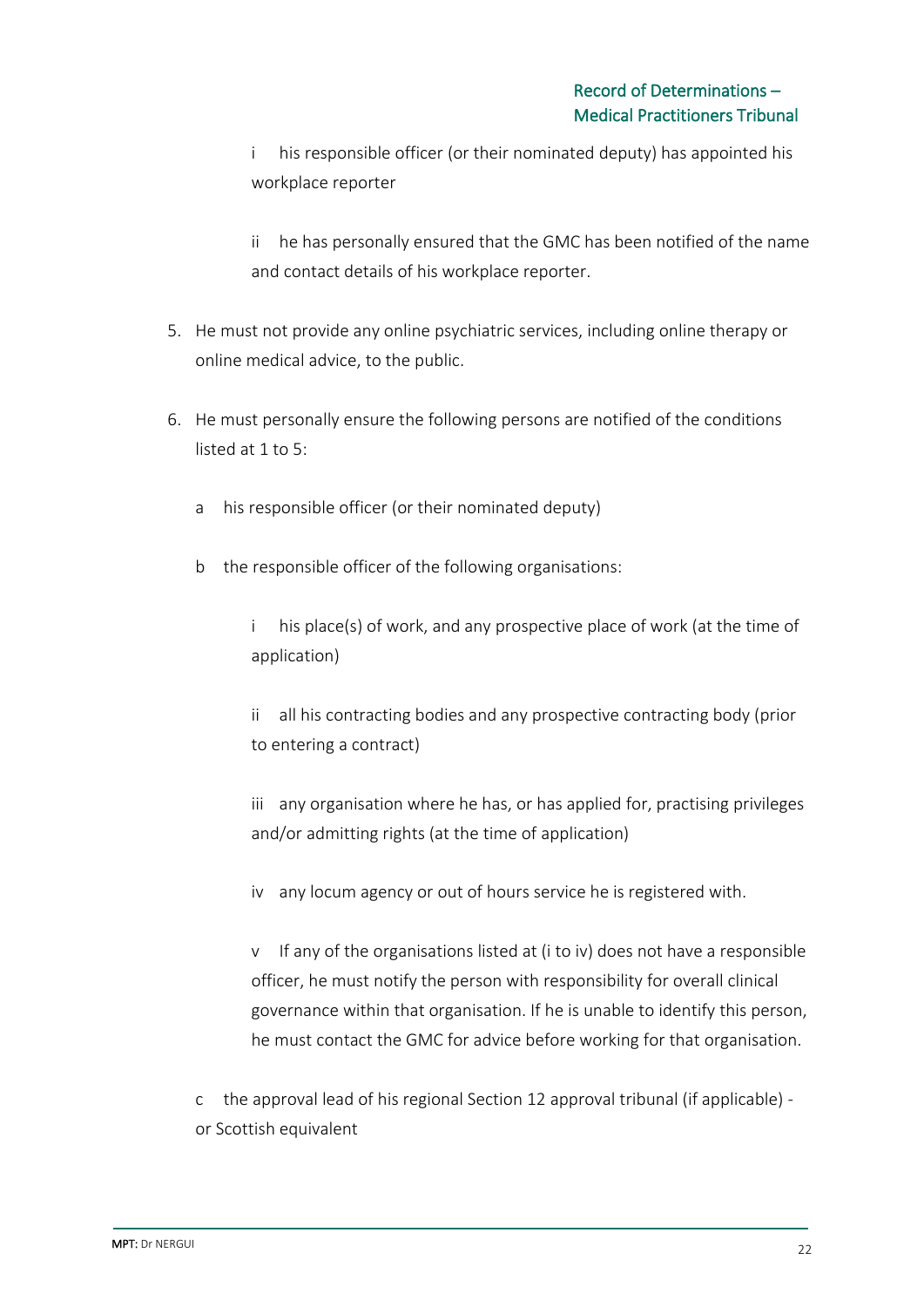d his immediate line manager and senior clinician (where there is one) at his place of work, at least 24 hours before starting work (for current and new posts, including locum posts).

#### Review

85. The Tribunal determined to direct a review of Dr Nergui's case. A review hearing will convene shortly before the end of the period of conditional registration, unless an early review is sought. The Tribunal wishes to clarify that at the review hearing, the onus will be on Dr Nergui to demonstrate how he has developed further insight. It therefore may assist the reviewing Tribunal if Dr Nergui provides:

- A detailed written reflection on the potential impact of his failings as set out above;
- Evidence that he has maintained his medical skills and knowledge;
- any other information that he considers will assist.

86. The Tribunal has directed to impose conditions on Dr Nergui's registration for a period of four months. The MPTS will send Dr Nergui a letter informing Dr Nergui of his right of appeal and when the direction and the new sanction will come into effect. The current order of suspension will remain in place during the appeal period.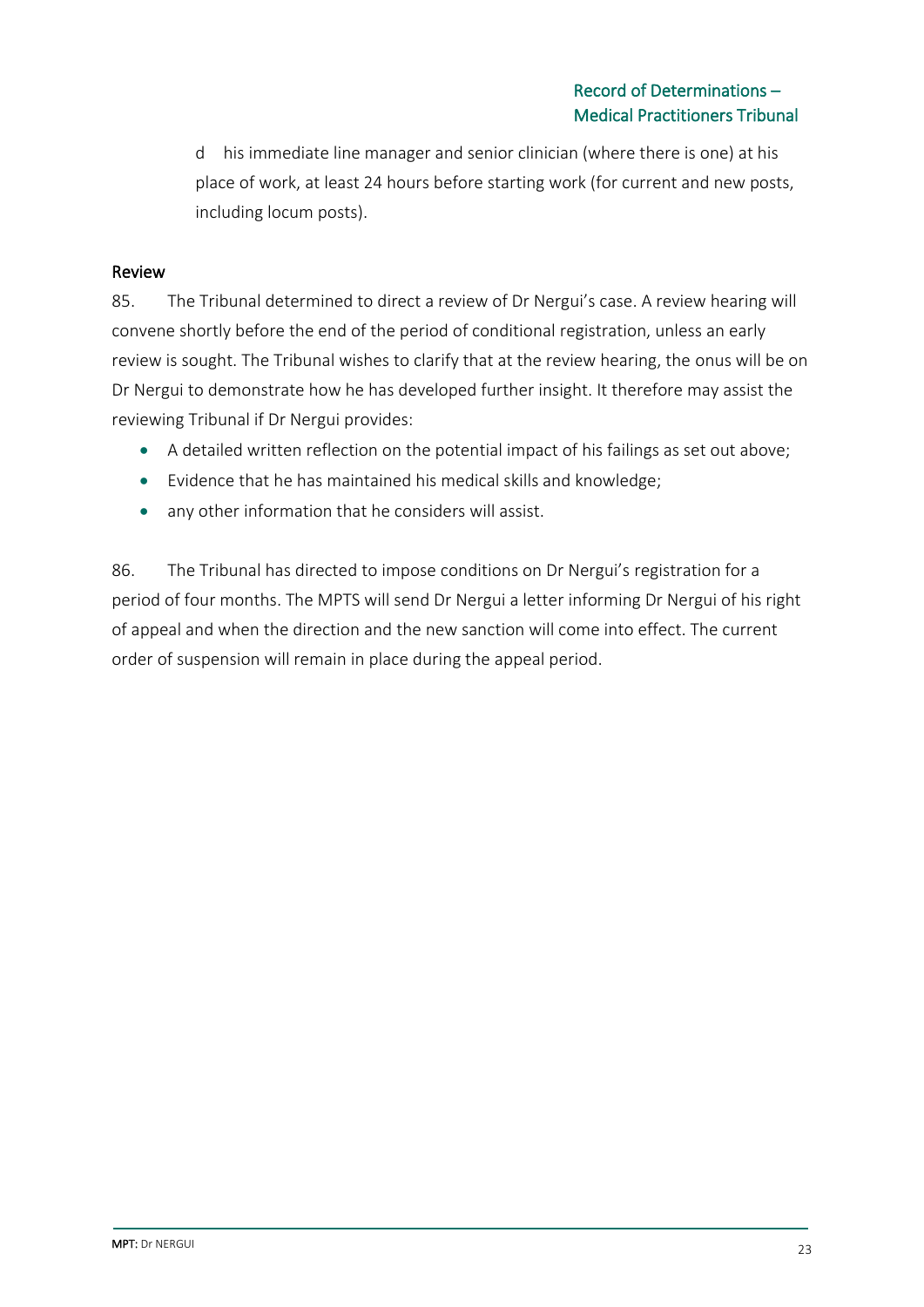### ANNEX A – 09/03/2022

#### Application to admit further evidence under Rule 34

87. At the outset of day two, Ms Gilesenan, on behalf of the GMC, made an application under Rule 34 of the Rules, for two additional documents to be adduced. The first document was a partial Transcript from day one of this hearing, containing Dr Nergui's oral evidence before this Tribunal. The second was a short email trail regarding the October 2020 High Court appeal made by Dr Nergui following the outcome of the September 2020 Tribunal.

#### Submissions

88. Ms Gilsenan submitted that the transcript had been obtained as she had not been present on day one of this hearing and had not heard first-hand the evidence Dr Nergui gave. It was her submission that, as she intended to rely on the Transcript, the Tribunal should have a copy in addition to their own notes, taken at the time.

89. Ms Gilsenan submitted that the email trail was important, as it confirmed Dr Nergui's evidence that he had chosen not to pursue the October 2020 appeal.

90. Dr Nergui confirmed he had viewed the documents and did not have any objections to the documents being admitted.

### The Tribunal's decision

91. In respect of the emails, the Tribunal was of view that these emails potentially supported Dr Nergui's evidence that he had chosen not to pursue the appeal, and that admitting these emails would be fair and relevant to the hearing.

92. Regarding the transcript, the Tribunal considered that technically the Transcript itself is not evidence but a record of this hearing and therefore, it is arguable that Rule 34 does not apply. However, the Tribunal went onto consider whether it was fair and relevant. It considered that it must be relevant as it is a transcript of the oral evidence Dr Nergui gave before this Tribunal.

93. The Tribunal next considered the issue of fairness in admitting the Transcript. The Tribunal considered whether admitting this document at this stage would be fair to an